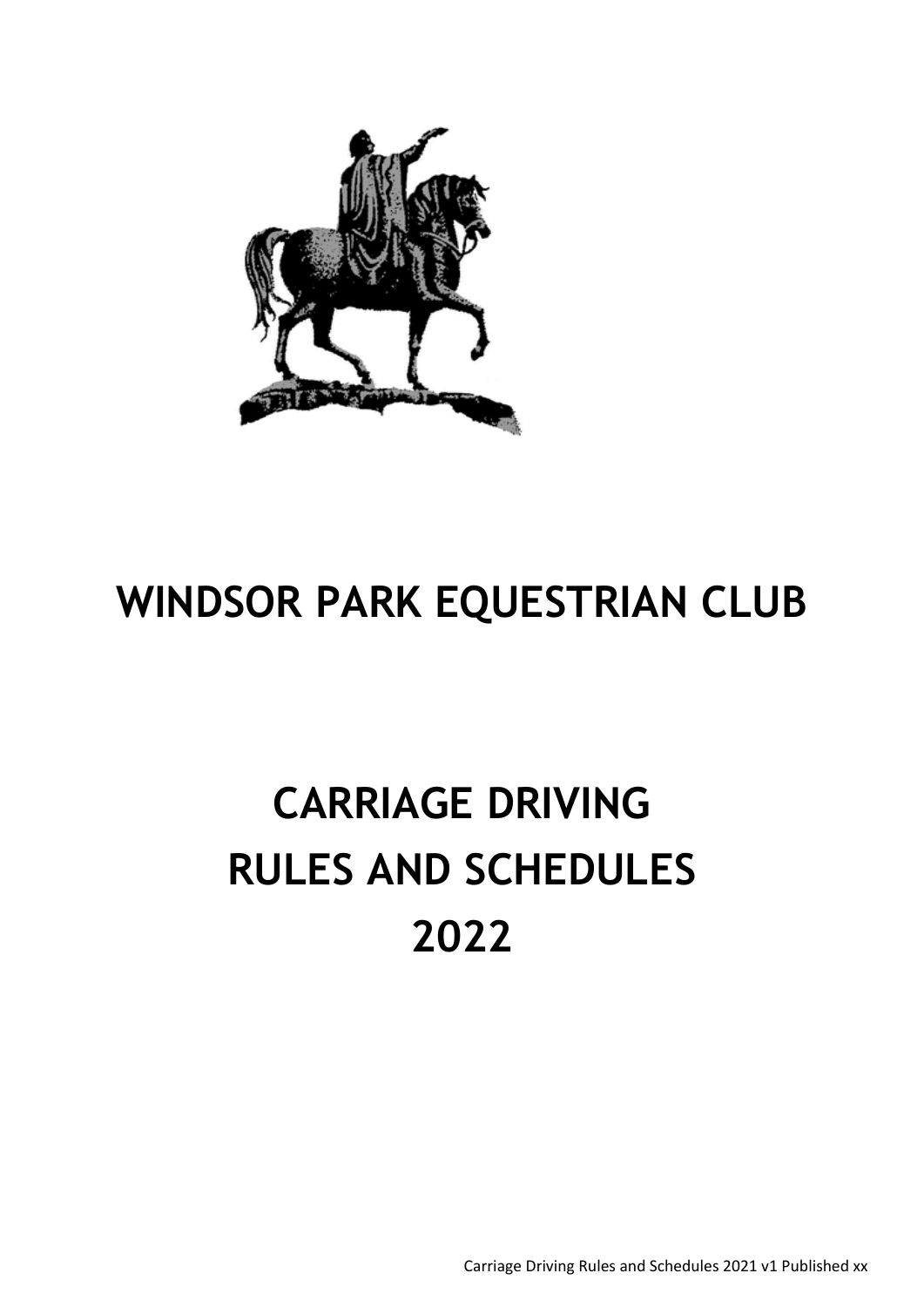# Contents Page<br>2. WELCOME................

| 2.               |                    |  |
|------------------|--------------------|--|
| 3 <sub>1</sub>   |                    |  |
| $\overline{4}$ . |                    |  |
| 5.               |                    |  |
| 6.               |                    |  |
| 7.               |                    |  |
| 8.               |                    |  |
|                  | 1.                 |  |
|                  | 2.                 |  |
|                  | $\boldsymbol{4}$ . |  |
|                  | 5.                 |  |
|                  | 6.                 |  |
|                  | 7.                 |  |
|                  | 8.                 |  |
|                  | 9.                 |  |
|                  | 10.                |  |
|                  | 11.                |  |
|                  | 12.                |  |
|                  | 13.                |  |
|                  | 14.                |  |
|                  | 15.                |  |
|                  | 16.                |  |
|                  | 17.                |  |
|                  | 18.                |  |
|                  | 19.                |  |
|                  | 20.                |  |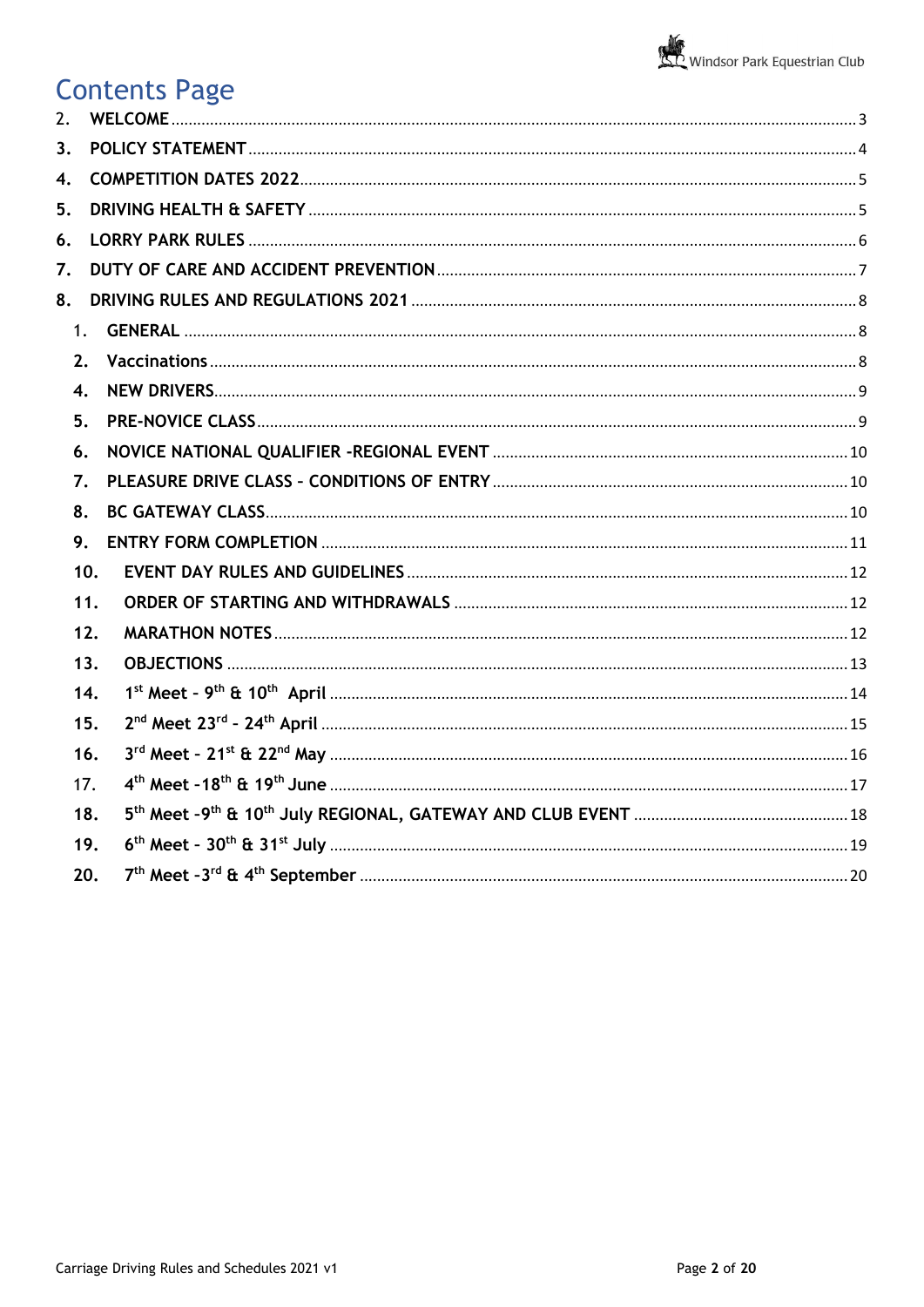## <span id="page-2-0"></span>2. **WELCOME**

The committee of Windsor Park Equestrian Club ("WPEC") and the event organisers put a great deal of effort into taking reasonable precautions to ensure the health and safety of everyone present on competition days. This can only be effective if everyone plays their own part in helping to avoid and prevent accidents. Please obey any instructions given by the organisers, event officials or stewards.

**In 2019 the Club moved to our new location within The Deer Park. Entry to the show ground is from Sheet Street Road (A332), Windsor, SL4 2BD, via the Windsor Great Park Open Air Car Park driveway. A map of access routes is shown below, on our website and on Facebook. No vehicle will be allowed to enter the Great Park without the correct pass in full view through the windscreen. No unauthorised vehicles are allowed on the competition ground. You must use the signed route to access the competition grounds from the lorry park.**



WHAT3WORDS: ENTRANCE FROM MAIN ROAD: CHARGE.DEFLECTION.GIVE ENTRANCE TO SHOWGROUND: STEWS.PENCIL.TWINS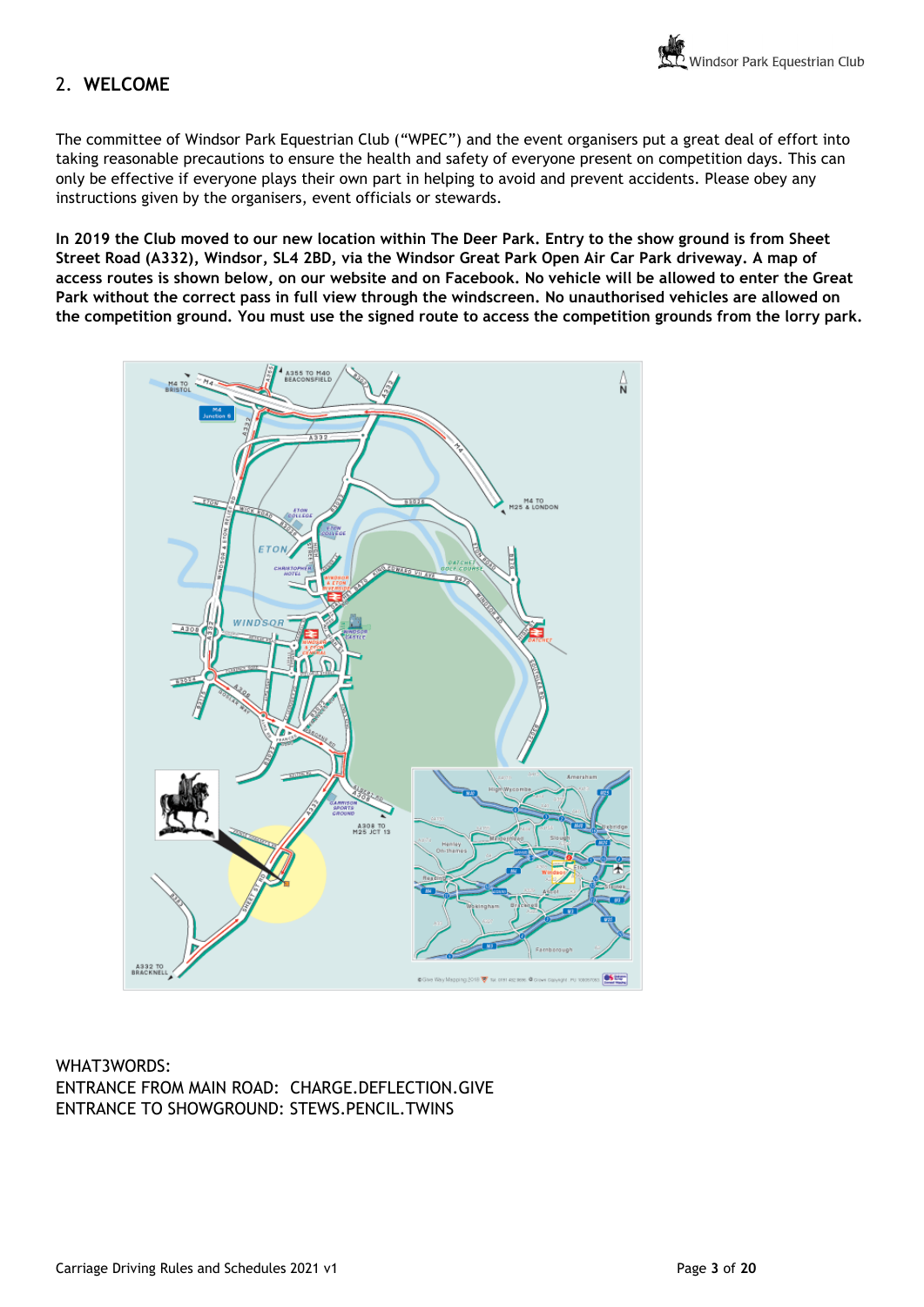Membership Enquiries: Mrs Helen Pritchard Windsor Park Equestrian Club Durfold Hatch Cottage Fisher Lane Chiddingfold Godalming Surrey GU8 4TF Email: [wpecsecretary@outlook.com](mailto:wpecsecretary@outlook.com) General Enquiries: Peter Bridson – Chairman Email: [peterbridson@btconnect.com](mailto:peterbridson@btconnect.com) Sarah Louise Oxborrow - Deputy Chairman Email: [sarahlouiseoxborrow@outlook.com](mailto:sarahlouiseoxborrow@outlook.com) Driving Enquiries: Sarah Louise Oxborrow –Email: [wpecdriving@outlook.com](mailto:wpecdriving@outlook.com) Tel: 07783 349 167 Dressage Enquiries: Victoria Landeryou –Email: [wpecdressage@outlook.com](mailto:wpecdressage@outlook.com)

## <span id="page-3-0"></span>**3. POLICY STATEMENT**

Tel: 07799 061 172

Windsor Park Equestrian Club recognises the responsibilities placed upon it under the Health and Safety at Work etc. Act and all subsequent legislation derived from it. Windsor Park Equestrian Club is committed to the health, safety and welfare of its officials, volunteers, members, visitors, members of the general public and those affected by its operations. It will do all that is reasonably practicable to minimise the risk of injury, accident and illness and protect the environment.

This will be achieved by:

1. Carrying out suitable and sufficient assessments of health and safety risks and putting in place appropriate control measures.

2. Providing and maintaining safe systems of work and safe handling, storage, maintenance and transport of articles and substances.

3. Ensuring sufficient information, instruction, training and supervision is provided throughout the Club to enable people to fulfil their duties without unnecessary risk to their own, their colleagues or other people's health, safety and welfare.

4. Providing a safe working environment with adequate welfare facilities.

5. Providing and maintaining safe plant and equipment.

6. Ensuring all accommodation and materials used by the Club are safe and provided with safe access and egress.

7. Co-operation with the relevant authorities such as The Crown Estate Office.

8. Compliance with the Club Health and Safety Policy and liaison with The Crown Estate via its Health and Safety management structure.

9. Requiring contractors to comply with safety standards, to provide information and not expose others to risks to their health and safety.

10. Requiring members to take reasonable care of their own health and safety and that of others.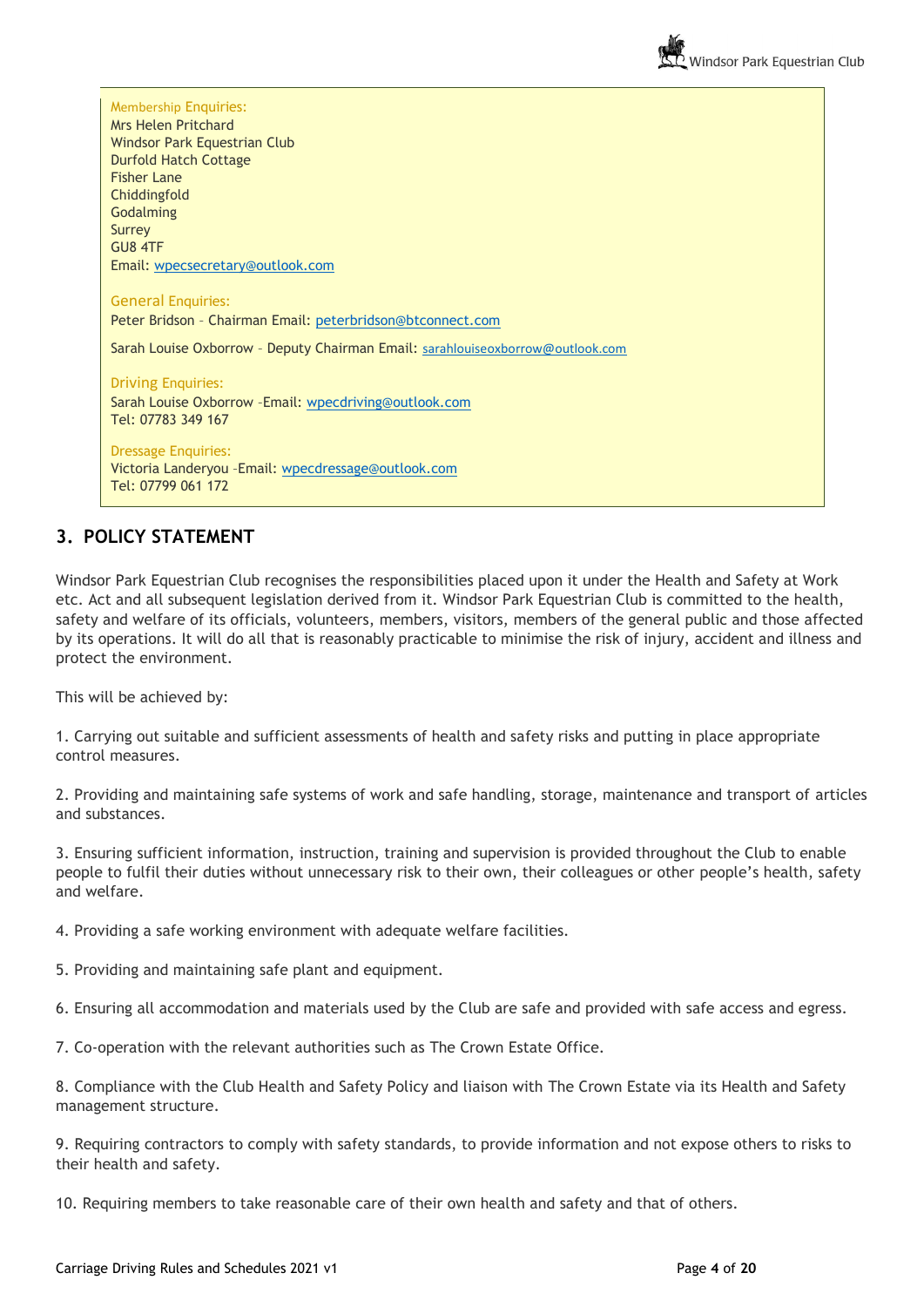## <span id="page-4-0"></span>**4. COMPETITION DATES 2022**

For individual event schedules please see the schedule on the following pages depending if they are training, one day, two day or inside out events.

**1 st Meet** – 09 April – Spring Training Day 10 April – One Day Event Entries Close - 1<sup>st</sup> April **2 nd Meet** – 23rd & 24th April – Two day event Entries Close – 15th April **3 rd Meet** – 21st & 22nd May – Two day event Entries Close – 13th May **4 th Meet** – 18th & 19th June –Two day event. Entries Close - 10<sup>th</sup> June **5 th Meet** – 09th & 10th July – **Regional Event, Gateway** and Club Two day event. *If you are entering the Regional Event, please read the schedule in the BC Year Book and use the BC entry form.*  Entries Close - 27<sup>th</sup> June **6 th Meet** – 30th & 31st July - Two Day Event Entries Close – 22nd July **7 th Meet** – 3 rd & 4th September Entries Close - 26<sup>th</sup> August

## <span id="page-4-1"></span>**5. DRIVING HEALTH & SAFETY**

No matter how experienced you consider yourself to be **PLEASE READ** and remember the following safety rules. You may be held responsible for any accident, injury or damage to property if you are found to have breached any safety rules or guidelines.

Always remember that although a loose horse in a crowded box park may be something of a hazard, one loose with a carriage attached is considerably more dangerous.

Due to the nature of Carriage Driving there is always scope for accidents to happen. Everyone must follow the more important rules listed below, anyone found in breach of these rules may be disqualified from the competition:

Never put yourself or anyone with you in harms way.

Check your harness and vehicle is in sound condition and unlikely to break before every phase of every event.

Ensure your harness and carriage are both properly adjusted and fit your animal before attending an event. Avoid making adjustments while at an event due to the unfamiliar surroundings you and your horse will be in.

Never leave a horse harnessed to a vehicle without a competent person in control.

Never remove the reins or any part of the bridle whilst the horse/pony is still put to a carriage.

Never tie a horse/pony to anything whilst put to a carriage.

Always follow the correct harnessing up and unharnessing procedure, ie. connect the traces to the carriage before the breeching straps etc.

The driver (whip) must be correctly seated on the vehicle and in full control of the animal/s BEFORE anyone else mounts the vehicle and must be the last to dismount.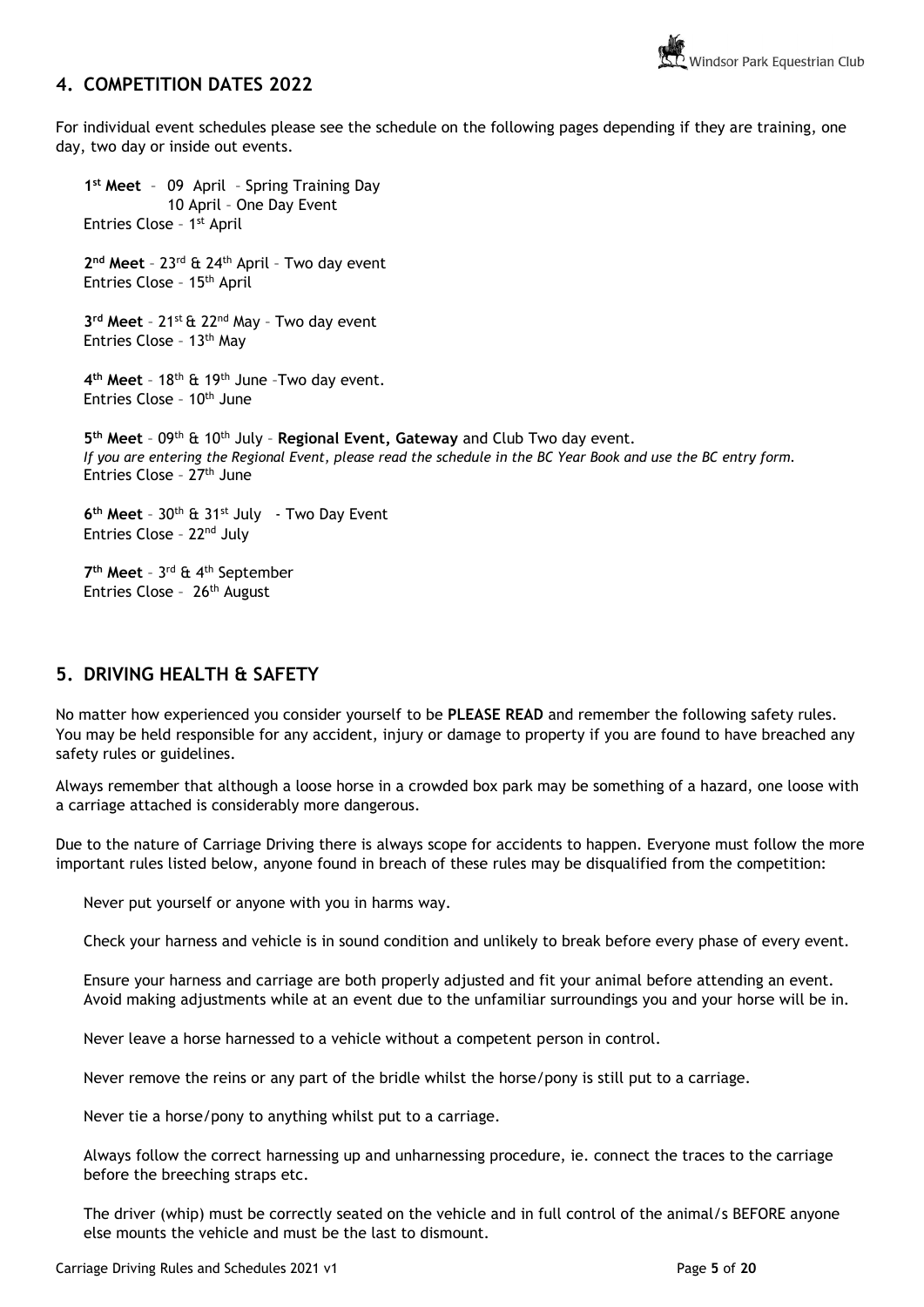Always move off at walk, especially in the lorry park and any crowded area, such as in a collecting area.

Never school a horse / pony at an event as the atmosphere can excite the animal and cause a runaway.

Remember that an inexperienced animal coming to an event is likely to react in a different way from a more familiar place, such as at home.

Never strap anyone into the vehicle. Strap/seat belt is allowed as long as they have a free end that is held by the groom so it can be released easily.

Please also refer to the **Driving Rules and Regulations** and **Lorry Park Rules** elsewhere within this document.

## <span id="page-5-0"></span>**6. LORRY PARK RULES**

### **PLEASE NOTE THAT THE LORRY PARK IS NOT OPEN UNTIL 2.30pm ON THE FRIDAY OF A COMPETITION WEEKEND.**

Be aware the lorry park is situated next to a main road Sheet Street Road(A332), which is used heavily.

The Lorry park is within the Deer Park with wild deer running free. The entrance gate MUST be kept closed at all times.

All Lorries and Caravans are required to carry at least a fully working 1kg fire extinguisher. Competitors must park in an orderly manner upon arrival. Please ensure wherever possible that a three (3) metre space is left between each encampment.

When parking please consider the space allowance for side ramps and rear ramps.

Any accompanying cars should be parked in the public carpark outside of the showground and not bought onto the showground

Horses must not be left unattended tied to boxes/trailers, if rugged surcingles must be used.

No exercising or lunging may take place in the horsebox park, only walking in hand, under saddle or in harness is permitted. Designated exercise areas are available for use.

Please do not leave rubbish, hay or muck out in the horsebox area. This is dangerous for the wild deer that live in the park. A muck trailer is provided, positioned in the lorry park. Please take home your household rubbish.

Do NOT empty portapotties into the portaloos that are provided.

Please be aware of others when lowering ramps, starting engines or similar.

The horsebox park is considered part of the showground and anyone endangering others or ill-treating a horse, in any way, will be subject to disciplinary procedures.

Any damage to persons, animals or vehicles is the sole responsibility of the individual owner, no responsibility is accepted by WPEC or its agents.

Electric fencing is allowed if you are staying overnight but it must conform to current BC regulations and must be switched off during the day. Please report to the event secretary/lorry park steward and establish where to park as a special area may be allocated.

Grass protection mats must be laid in temporary stabling if used, the Park will not allow the grass to be poached as it will be seen by visiting public.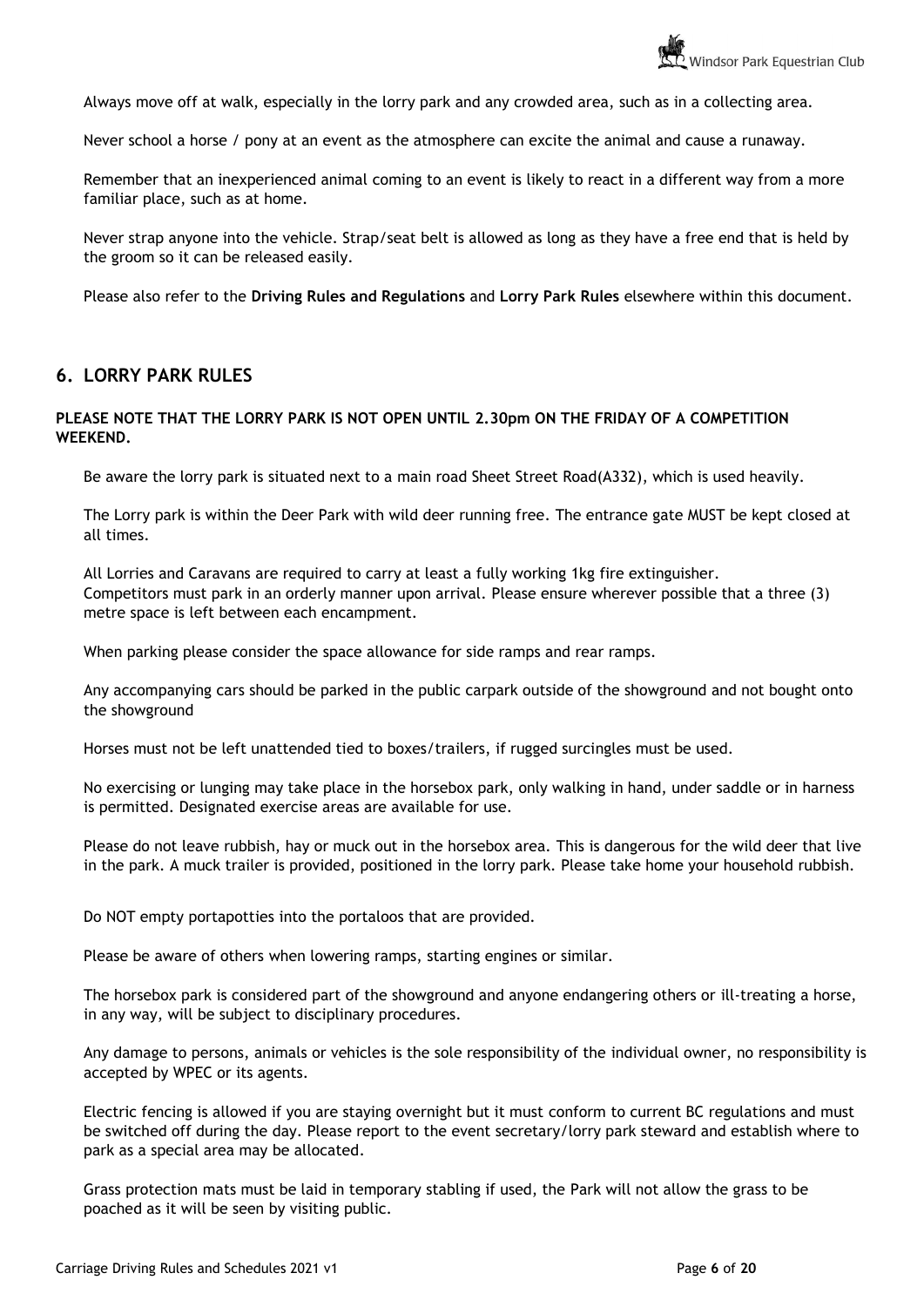Barbeques are strictly prohibited in any area of the show ground. This is in accordance to The Crown Estate rules.

All dogs **must** be kept on a lead and under control at all times. Failure to do so will result in the competitor's disqualification from that Meet.

## <span id="page-6-0"></span>**7. DUTY OF CARE AND ACCIDENT PREVENTION**

Accidents do happen but many may be avoided by following the guidelines below.

Do not put yourself or anyone else in harms way

All harness should be in a sound condition and adjusted to fit the horse or pony.

The carriage should be in a sound condition and the type suitable for the terrain to be driven.

It is advised that a head collar/halter and rope plus a spares kit be carried during each phase of the event. A human and horse first aid kit is strongly recommended.

NEVER put a horse/pony into a situation which you believe could become dangerous.

Before attending an event, ensure that your horse/pony is happy driving in company.

A competent groom must be carried in the carriage at all times.

Athletes under the age of 18 years must be accompanied by a groom(s) of 18 years or older. Athletes of 18 years and above must be accompanied by a groom(s) of 14 years or older. Para Driving Athletes the groom must be over 18 years old.

Never move off adjacent to another horse/pony (whether in a carriage or not) without checking that the other person is happy for you to do so.

When driving in company, leave sufficient distance from the turnout in front to permit change of pace or direction. Do not race each other. If you want to overtake another turnout, ensure you obtain the other driver's permission and do so only where it is safe.

Look well ahead and anticipate your horse's reaction to what it sees to prevent any problems. Be aware of wild animals and birds.

Always approach a ridden horse with extreme care as some are terrified of carriages and consider the position of your whip. Be prepared to stop to allow the horse to pass or move away.

Pass other park users with due care and consideration. Be prepared to stop if the situation necessitates.

Always have a competent person at the horse's head when the driver dismounts. The driver must be the last to dismount from the carriage.

Always stop in a space large enough to allow the driver, the groom and any passengers to exit the carriage easily, this is especially applicable to groups and the Lorry Park.

Never tie a horse/pony to anything whilst it is still put to the carriage.

Never remove the bridle until the horse is free from the vehicle

Windsor Park Equestrian Club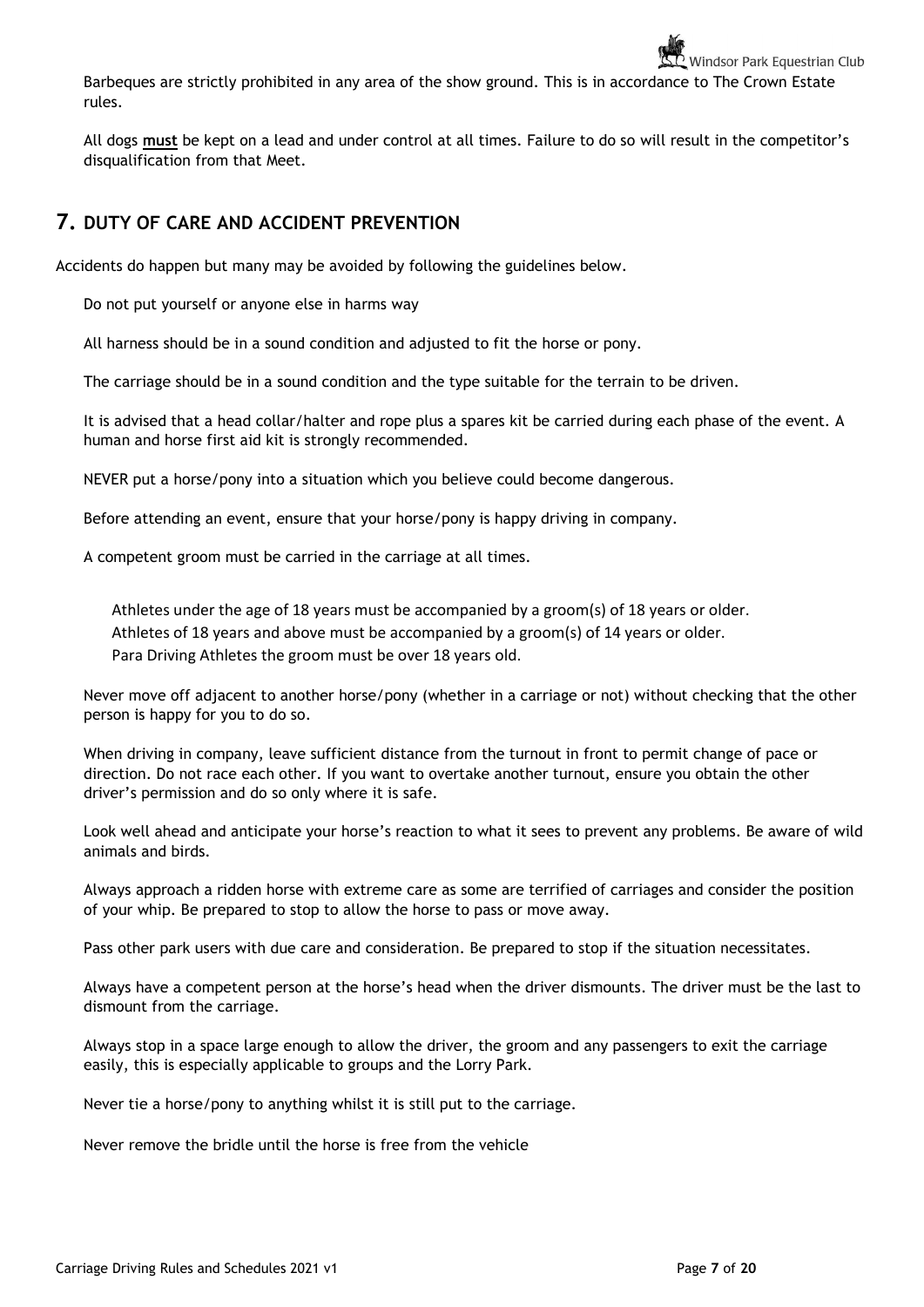## <span id="page-7-1"></span><span id="page-7-0"></span>**8. DRIVING RULES AND REGULATIONS 2021**

## 1.**GENERAL**

Windsor Park Equestrian Club Driving section run their events to the British Carriagedriving (BC) National Rules (which are based on the FEI rules) with some minor changes to help the smooth running of the events or to help club level competitors and newcomers.

It is highly recommended to read the current BC rules on either the BC website www.britishcarriagedriving.co.uk or by buying a copy from the BC office.

Please read the **Health and Safety notes, Lorry Park Rules and Duty of Care & Accident Prevention** notes on the previous pages. Most of them are common sense. Ensure that your grooms and helpers have also read and understood these.

**The Duty of Care and Accident Prevention notes** are posted on the driving caravan at each event and must be read and understood before participating in any competition. This is for everyone's safety including our event participants and other Royal Park users.

The Club organises several meets during the year where we offer dressage, cones and a marathon, these are either one day events (ODE), on which we hold all three disciplines in a single day, or two day events where dressage and cones are on the first day and the marathon on the second day. These events are held over a Saturday and Sunday. There are special training days available and a Charity Drive which has its own entry forms. Please refer to the schedule for details.

You may enter the dressage, cones and the marathon phases separately or as a combined event. The costs this year are as follows:

| <b>Dressage</b> | £20.00 |
|-----------------|--------|
| Cones           | £20.00 |
| Marathon        | £32.00 |
|                 |        |

A £5 surcharge for non members is payable for each phase of each class.

Overnight lorry parking is available. For two-day events the Friday night is also available for competitors who travel more than 20 miles. The fee for this is £10.00 per competitor. This is to cover the cost of manure removal and the toilet facilities. *Please also read the Lorry Park Rules regarding staying overnight.*

To aid the running of Competition C (Cones), the track width of the vehicles should comply with British Carriagedriving Rules unless stated otherwise in the schedule. If competing in Pre-Novice, the width of the carriage wheels is 125cm

The Organisers and The Crown Estate accept no liability for damage, injury or illness to any person, horse/pony, vehicle or property however caused.

## <span id="page-7-2"></span>**2.Vaccinations**

Vaccinations for equine influenza must be given in accordance with the following provisions:-

All proprietary Equine Influenza vaccines are accepted, provided the route of administration complies with the manufacturer's instructions (i.e. intramuscular injection or intranasal). An initial Primary Course of two vaccinations must be given; the second vaccination must be administered within 21-92 days of the first vaccination.

The first booster must be administered within 7 calendar months following the date of administration of the second vaccination of the Primary Course.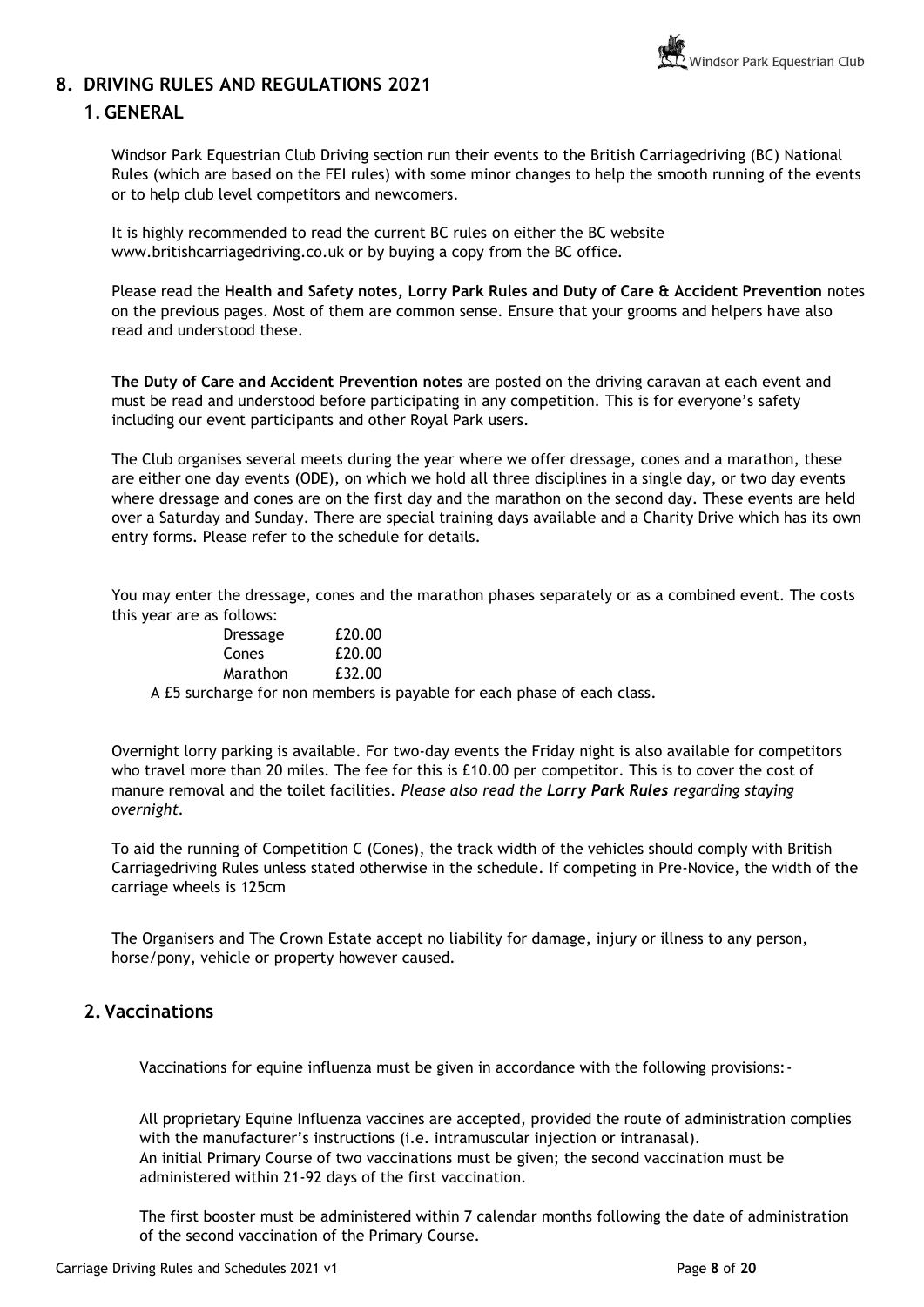Booster vaccinations must be administered at a maximum of 12 month intervals, the same day in each year being acceptable for these purposes, however Horses competing in Events must have received a booster within 6 months +21 days (and not within 7 days) before arrival at the Event.

Horses may compete 7 days after receiving the second vaccination of the primary course.

Horses that have received the Primary Course prior to 1 January 2005 are not required to fulfil the requirement for the first booster, providing there has not been an interval of more than 12 months between each of their subsequent annual booster vaccinations.)

## **3. Membership**

2022 Club Membership fees are £50 for a driving competitor.

£20 for a supporting member.

Other than those regarding event entries, all enquiries should be sent to the Driving Organiser, Sarah Louise Oxborrow – Email [wpecdriving@outlook.com](mailto:wpecdriving@outlook.com) Tel 07783 349 167

## <span id="page-8-0"></span>**4.NEW DRIVERS**

New driving members must produce evidence of having passed BDS Level 1 (1998 test) or the BC Safety/Competence Assessment before being allowed to compete in any competition.

If you require a competence assessment, please state this on your entry form so that the event organisers can ensure the availability of a competent person to complete your assessment. You will be notified before the event of the time of your assessment.

New members must have completed three marathons without retirement or elimination as a single competitor (horse or pony) before being allowed to compete as a multiple (horse or pony). This will not apply to new members who have competed in a national competition in the class (horse or pony) in which they wish to compete.

Any Driver who wishes their BC Competence Forms to be completed by their Judge, Club Secretary and Technical Delegate MUST hand them in to the event secretary when they collect their numbers prior to their dressage otherwise they will not be completed. Competence Forms will not be completed in retrospect following the event.

## <span id="page-8-1"></span>**5.PRE-NOVICE CLASS**

This class is open to newcomers to the sport of combined driving trials who drive single pony or horse.

The rules are relaxed enabling competitors to use any harness and any carriage, track width of 125 cm and may have pneumatic tyres, as long as it is suitable, safe and must be clean and tidy.

Cones widths have a 25cm allowance and the marathon speeds are slower than club novice.

Drivers may progress to Club Novice between their third and tenth successfully completed event, at the discretion of the Driving Organiser.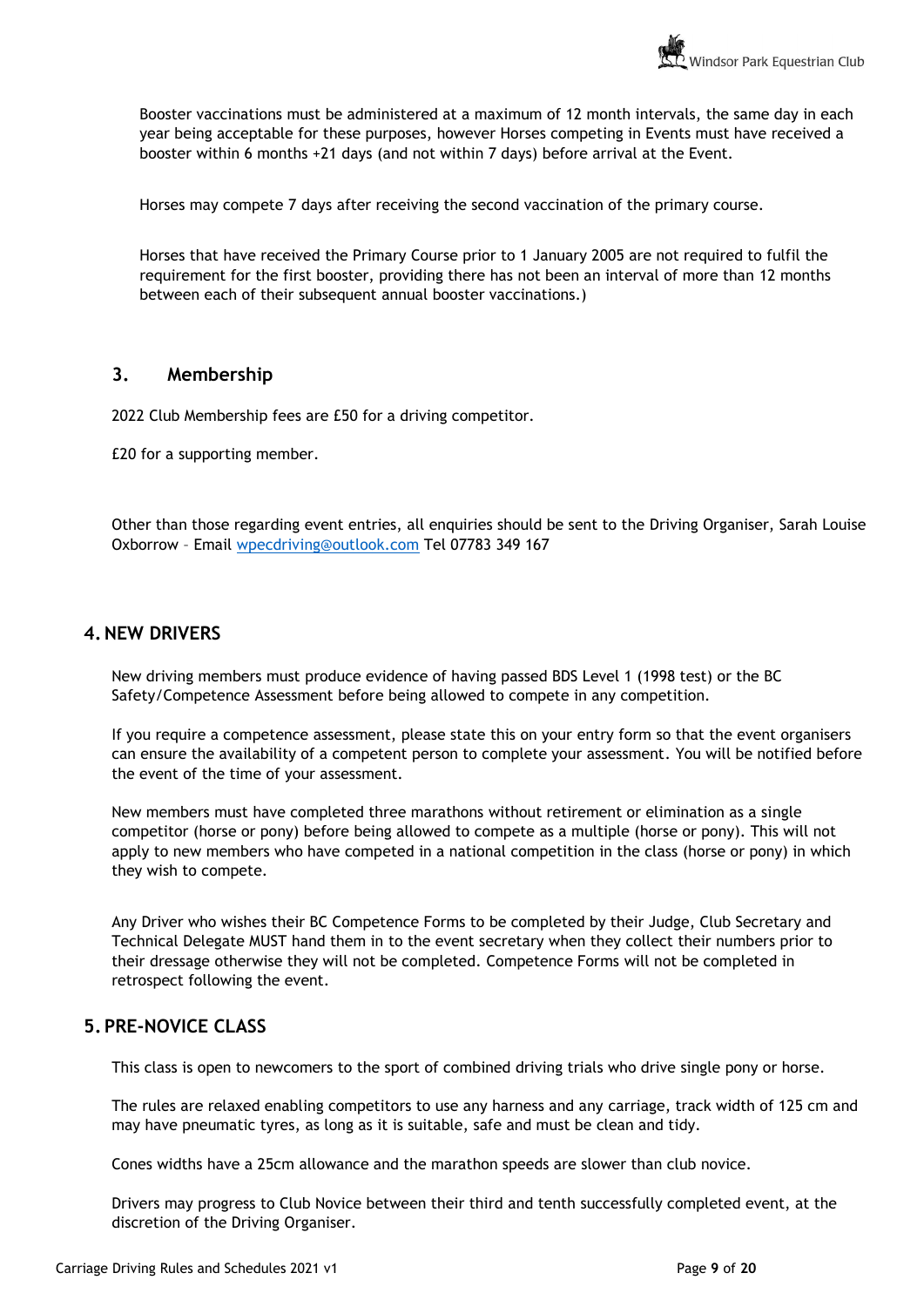Once progressed to Club Novice the driver must use a carriage with a minimum width of 140cm for dressage and cones.

## <span id="page-9-0"></span>**6.NOVICE NATIONAL QUALIFIER -REGIONAL EVENT**

To check your eligibility for this class please see [www.britishcarriagedriving.co.uk](http://www.britishcarriagedriving.co.uk/)

## <span id="page-9-1"></span>**7.PLEASURE DRIVE CLASS – CONDITIONS OF ENTRY**

The Drive is open to Windsor Park Equestrian Club members. Non members a surcharge of £10 per entry is payable

The organising committee reserves the right to refuse entry to the pleasure drive.

All horses/ponies must be 4 years old or older and be fit enough for the length of the drive. They must be driven to a suitable vehicle, as the going may be rough and muddy. Pneumatic tyres are allowed.

The drive will be through Windsor Great Park, which is open to the public.

All drivers and grooms/passengers must be reasonably smart and wear **HARD HATS**. The driver must also carry an effective whip.

The drive will follow the route of the day's marathon, which is marked with directional arrows and Kilometre (Km) markers. Be aware that you will drive through the deer park and woods with loose deer and game birds. You are not allowed to deviate from the marked track. The route is split into three sections.

Section A. Which will be 5 to 10 Km, Transfer section which is 800 to 1000 metres and has a halt with water available, Section B. which will be 7 to 9 Km. You may complete A, Trans. & B or just B. Please indicate your preference on the entry form. **You WILL NOT be able to drive any of the obstacles.**

Entrants will start at approximately four minutes intervals.

The Organisers reserve the right to refuse entry or stop any turnout they deem unsuitable or unsafe.

## <span id="page-9-2"></span>**8.BC GATEWAY CLASS**

Unless otherwise stated all WPEC rules apply. British Carriagedriving rules on Gateway class also apply.

The competition will be run on one day (Sunday) of each meet.

Drivers must have attained their 8<sup>th</sup> Birthday prior to the event. Any driver under 14 must be accompanied by an adult and must wear a body protector at all time on the carriage.

Dressage test for 2022 will be BC Gateway Compulsory Shapes. There will be a maximum of 10 sets of cones and 2 obstacles to be driven twice (or 4 obstacles driven once). There will be no full marathon route.

Vehicle Widths will be 125cm, marathon dress is permitted for the whole competition. Boots and bandages are permitted for the whole competition.

Dressage and Cones will be run in the morning and obstacles will be driven in the afternoon

Entry fee will be £30 for members and £35 for non-members.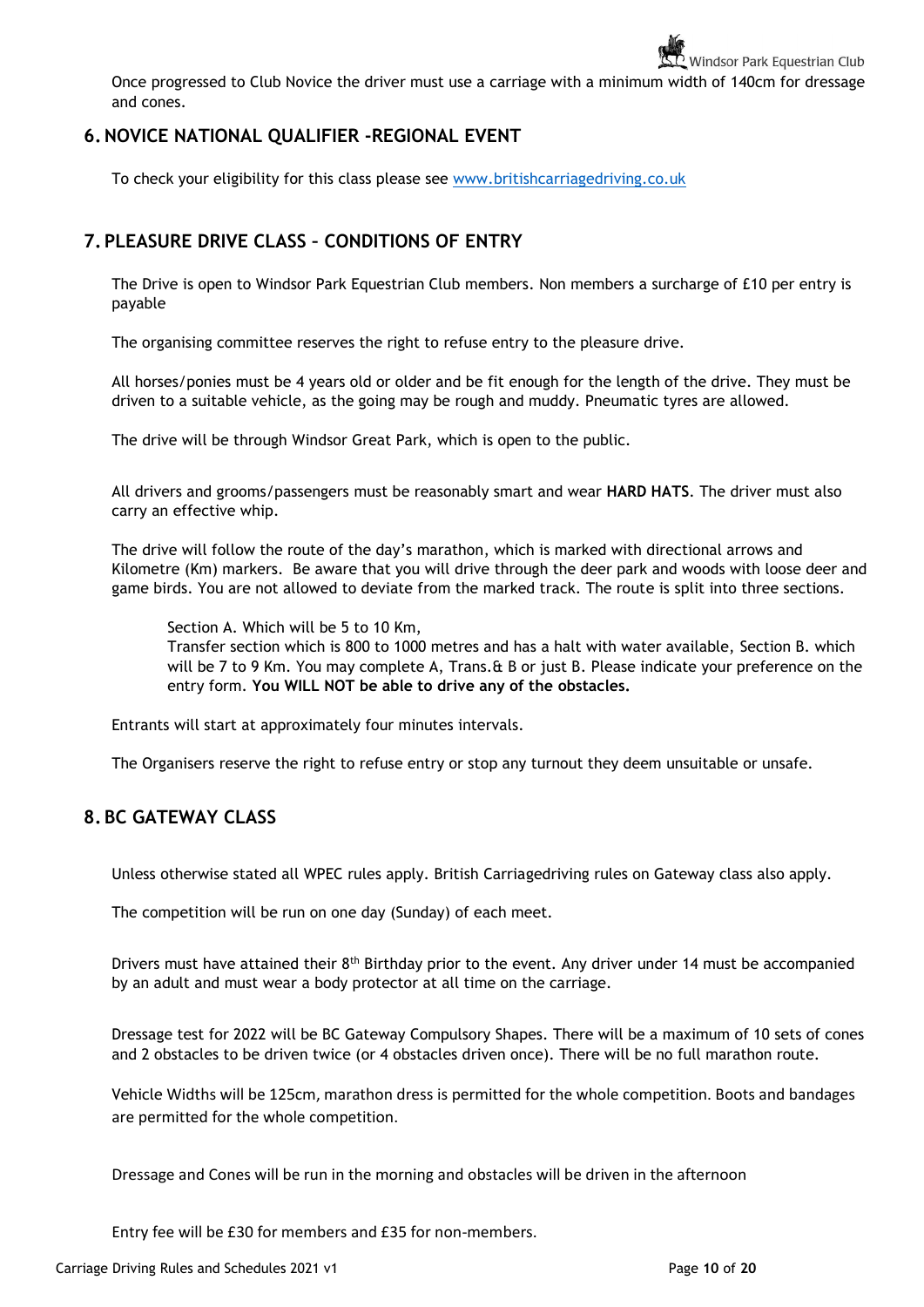The classes will be split at the discretion of the OC. This may be horse / pony or novice and open, dependent on the number of entrants that will give a fair competition to all competitors.

Small ponies (under 10.2hh) are welcomed.

Time allowed in the cones will be based on a speed on 220m/minute.

## <span id="page-10-0"></span>**9. ENTRY FORM COMPLETION**

PLEASE COMPLETE THE FORM NEATLY SO IT CAN BE READ.

Depending on the event schedule a driver can compete in more than one class and in addition can act as groom. Groom(s) may participate several times in all competitions. An athlete can compete twice and in addition can also act as groom. The OC will try wherever possible to separate the entries of the same athlete or where athletes are sharing grooms or equipment, however on occasions this may not be possible. It is the responsibility of the Athlete to arrange alternative options if the OC are unable to add in a sufficient gap.

A horse/pony may not compete more than once in a marathon.

Competitors must state on the entry form whether it is for horses or ponies and number of the class which they wish to enter. Please refer to the relevant schedule.

Entries must arrive by noon on the date given for entries to close in the Schedule. If you feel that your entry will not arrive in time via the post, please either ring or e-mail the entries secretary. Late entries may not be accepted. The Club reserves the right to charge a late entry charge of £10.00.

The disclaimer within the Driving entry forms must be signed by both owner(s) and driver. Entries will not be accepted unless properly signed.

Rosettes will be awarded for each phase down to 6th place. (There are different conditions concerning qualifying classes for the Regional Event / National Novice Qualifier, refer to the Schedule.)

Entries may be made online, via 'My Riding Life' portal, accessible from our website, ([www.wpec.org.uk\)](http://www.wpec.org.uk/) or by post.

Postal entries must be made on the WPEC Driving Official Entry Form(s), which can be downloaded from our website or obtained from our Facebook site and should be sent to:

Mrs Helen Pritchard, Durfold Hatch Cottage, Fisher Lane, Chiddingfold, Godalming, GU8 4TF Tel: 01428 288 301 or 07768 140 717

All entry enquiries should be directed to wpecdriving@outlook.com

Email entries will only be accepted, if they are received prior to the entry close date and provided they have a fully completed entry form attached.

BACS payments for entry will be accepted, however the completed entry form must be sent to the Entries Secretary in accordance to our rules. When making a BACS payment, please state your membership number as well as your surname in the reference field.#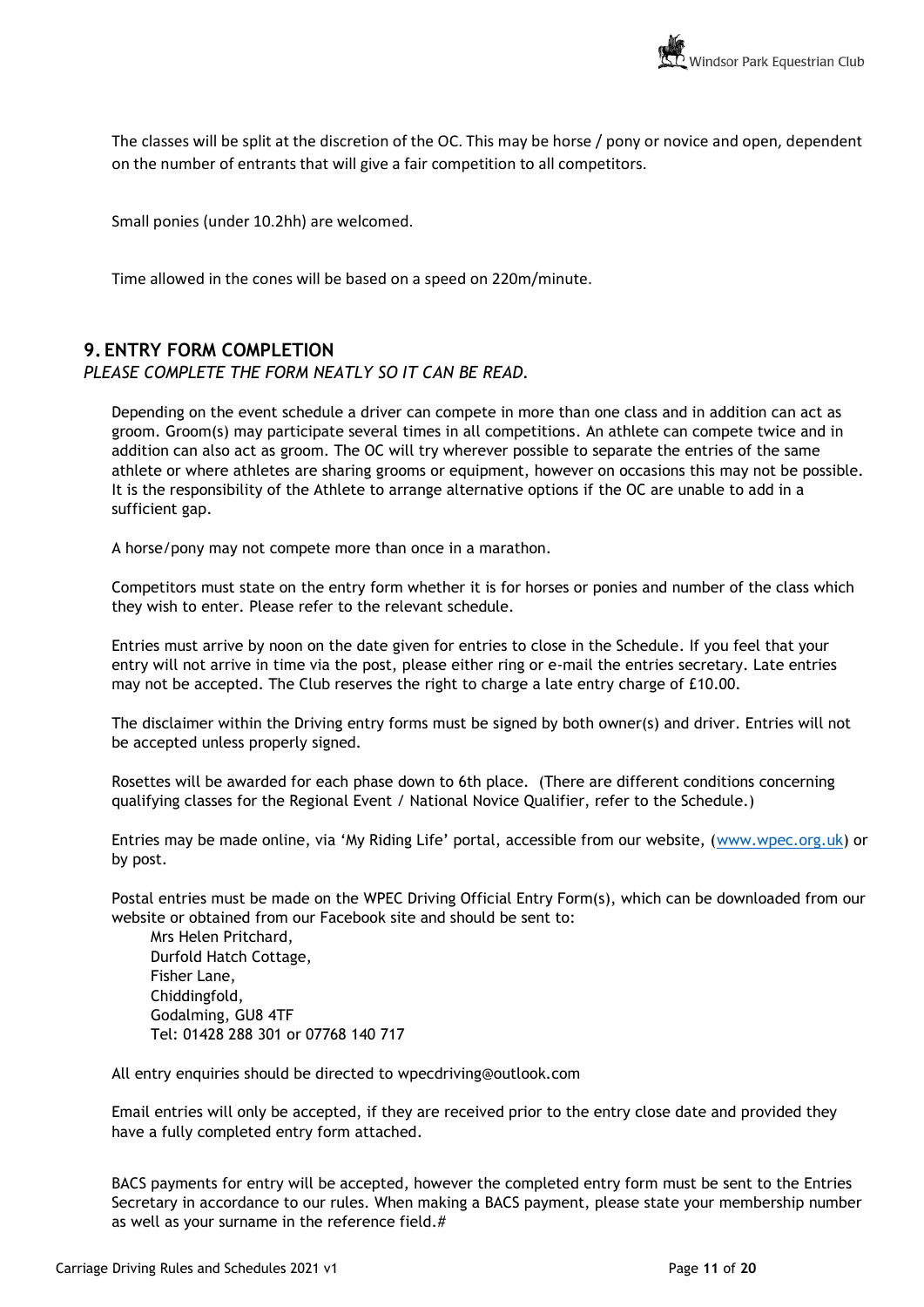## <span id="page-11-0"></span>**10. EVENT DAY RULES AND GUIDELINES**

**PLEASE DO NOT ARRIVE BEFORE 2.30 pm ON THE AFTERNOON BEFORE THE START OF THE COMPETITION – NO OFFICIALS, WATER OR TOILETS ARE LIKELY TO BE AVAILABLE BEFORE THEN.**

**The gates on the road and into the showground are locked at 9pm or dusk (whichever is earlier) and not reopened until 7am. Entry or exit to and from the showground during these times will not be possible, unless explicitly arranged prior to the event.**

The Emergency Telephone number for competition days only, is 07783 349 167.

**IMPORTANT:** Entry to the Park is ONLY via Sheet Street and into the Windsor Great Park Open Air Car Park. A map of access routes is shown on our web site. No unauthorised vehicles are to access the competition ground. Also you must use the signed route to access the competition grounds from the lorry park for the horse driving and on foot.

Driving Competitors should refer to General Conditions shown in the general section on the club's website.

Competitors are reminded that their track widths should be in accordance with BC rules, unless stated in the event's schedule and for the Pre-Novice classes.

All Competitions will be run in Classes.

## <span id="page-11-1"></span>**11. ORDER OF STARTING AND WITHDRAWALS**

From the THURSDAY prior to the Meet, all times can also be obtained from the Club website Driving page **at www.wpec.org.uk.** Times are also available from the Thursday on the Clubs Facebook Page **www.facebook.com/groups/wpecdriving** or competitors may telephone 01428 288 301 for their starting time. Have paper and a pencil ready - you may hear a recorded message.

In the event of a cancelled driving meet, entry fees may be carried forward to a subsequent meet at the discretion of an owner or driver, but nonetheless a fully completed fresh entry form must still be sent for that subsequent meet in accordance with rule 6.9 above.

You may withdraw anytime up to the closing date of entry for a full refund of the entry fee, or a roll over to another Meet.

If you withdraw following the closing date of entries, you may forfeit your entry fee.

Please ensure you notify the Entries Secretary as soon as possible if you need to withdraw from the Meet.

## <span id="page-11-2"></span>**12. MARATHON NOTES**

### **ALL COMPETITORS AND GROOMS HAVE TO WEAR BODY/BACK PROTECTOR WHILE ON COMPETITION B (MARATHON). THE ONLY EXCEPTION ARE PARTICIPANTS OF THE PLEASURE DRIVE WHO MUST WEAR A SECURELY FASTENED HARD HAT.**

Competitors must ensure that they are present and ready at the start of Section A at least five minutes before their published time to allow the harness and turnout to be checked.

Late arrivals to the start of Section A or Section B will be started at the earliest available time which does not impede other competitors. At the discretion of the TD the athlete may incur time penalties for every second of the time elapsed between the scheduled start time and their actual start time. The competitor will not be permitted to start less than two minutes before the next competitor starting time or less than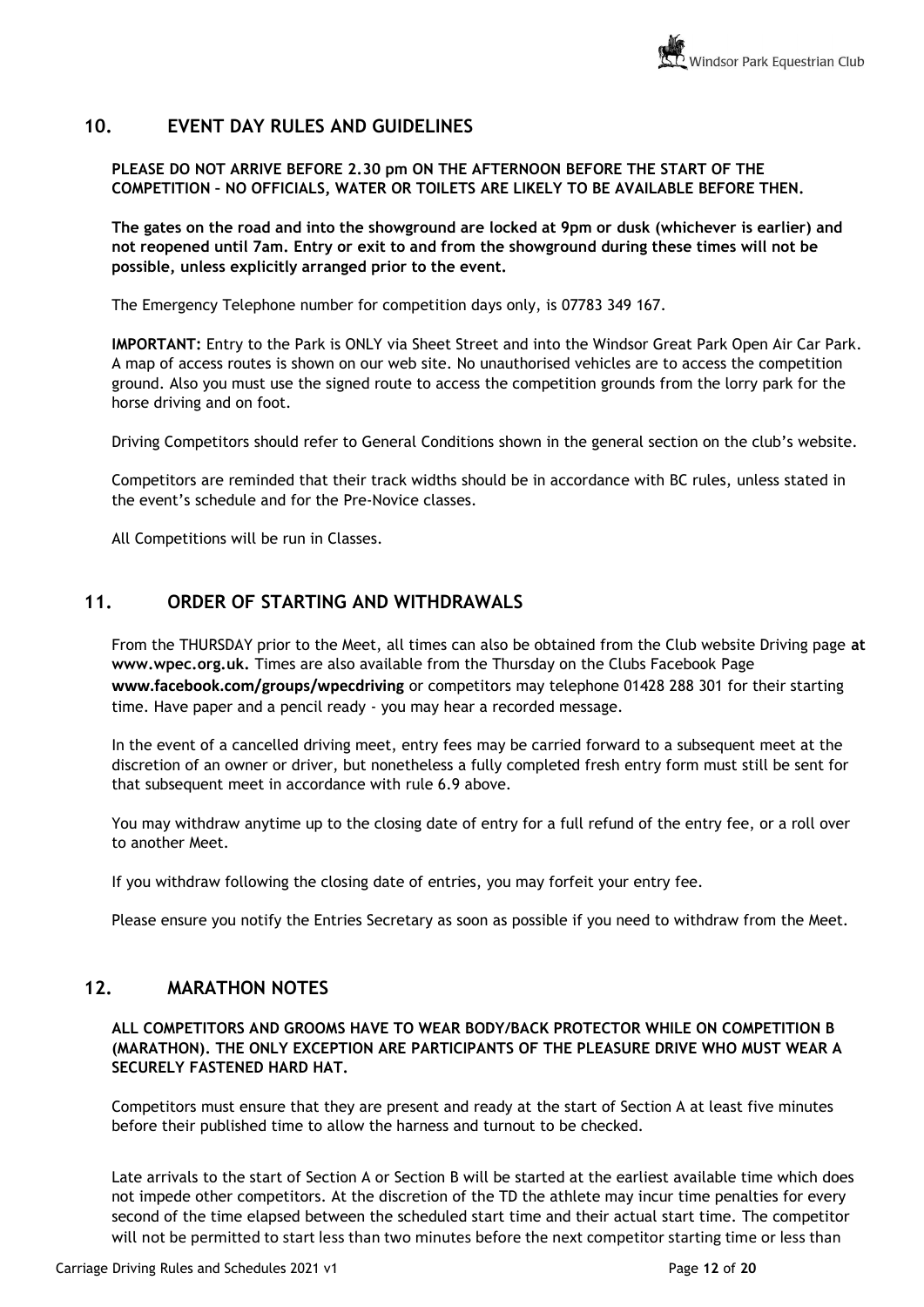two minutes after the previous competitor. For the avoidance of doubt, athletes will not be penalised where the start of Section A or Section B is delayed for organisational reasons.

Any competitor who starts but does not complete the course or drive MUST report their return to the Timekeeper at the end of Section B.

No motorised vehicles of any description are allowed at any time on the marathon course. Approved routes will be provided for competitors and guests to inspect marathon obstacles on foot or by bicycle. These will be open until the first competitor has started section B. However inspection may continue on foot until told to clear the area by the Obstacle Stewards or the Technical Delegate.

**PLEASE NOTE**: Cars are not permitted to drive within the Deer Park. The use of Quad bikes will be allowed on condition the ground is dry. There will be a notice at the Secretary's caravan stating whether Quads can be used. The only exception to this is for competitors with disabilities. Please carry your British Carriagedriving Competitors with Disabilities Pass at all times.

The use of bicycles are only permitted by members to travel to and from the obstacles. Anyone using a bicycle MUST have their competitor number or a competitor pass (provided by the event secretary on request) clearly visible on their person. We recommend using your marathon bib so that The Crown Estate wardens are able to identify you as a WPEC competitor. Cycling anywhere else within the Deer Park is strictly prohibited and can lead to a members disqualification from that Meet.

Any competitor who drives on mown grass, including road verges, except where required to do so as part of a course, will be disqualified from that Meet.

Anyone strapped into the carriage during the marathon phase of the competition will be eliminated unless they have presented their Driver with Disabilities Special Adjustment Card to the event secretary prior to the start of the Meet.

## <span id="page-12-0"></span>**13. OBJECTIONS**

At Driving Meets, objections to the course, the results or the interpretation of the Rules, should in the first case be made to the Technical Delegate or if not then to the event secretary not later than 30 minutes after the results for that class have been posted. If not resolved then the objection may be pursued in accordance with conditions 6.11.2 – 6.11.6.

Only the owner, his authorised agent, or the rider or driver of a horse taking part in the competition is entitled to lodge an objection.

Objections must be made in writing to the Driving Secretary, accompanied by a deposit of £20, within 30 minutes after the Technical Delegate has dismissed the objection.

Objections will be heard by the members of the General Committee present on the ground.

The deposit may be forfeited unless the objection is upheld or the Committee decides that there were reasonable grounds for the objection.

The Driving Competitions will be held under the British Carriagedriving (BC) Rules subject to these General Conditions. These and also the Dressage test sheets may be purchased from the Executive Officer of the British Carriagedriving, or downloaded from the BC website [www.britishcarriagedriving.co.uk.](http://www.britishcarriagedriving.co.uk/)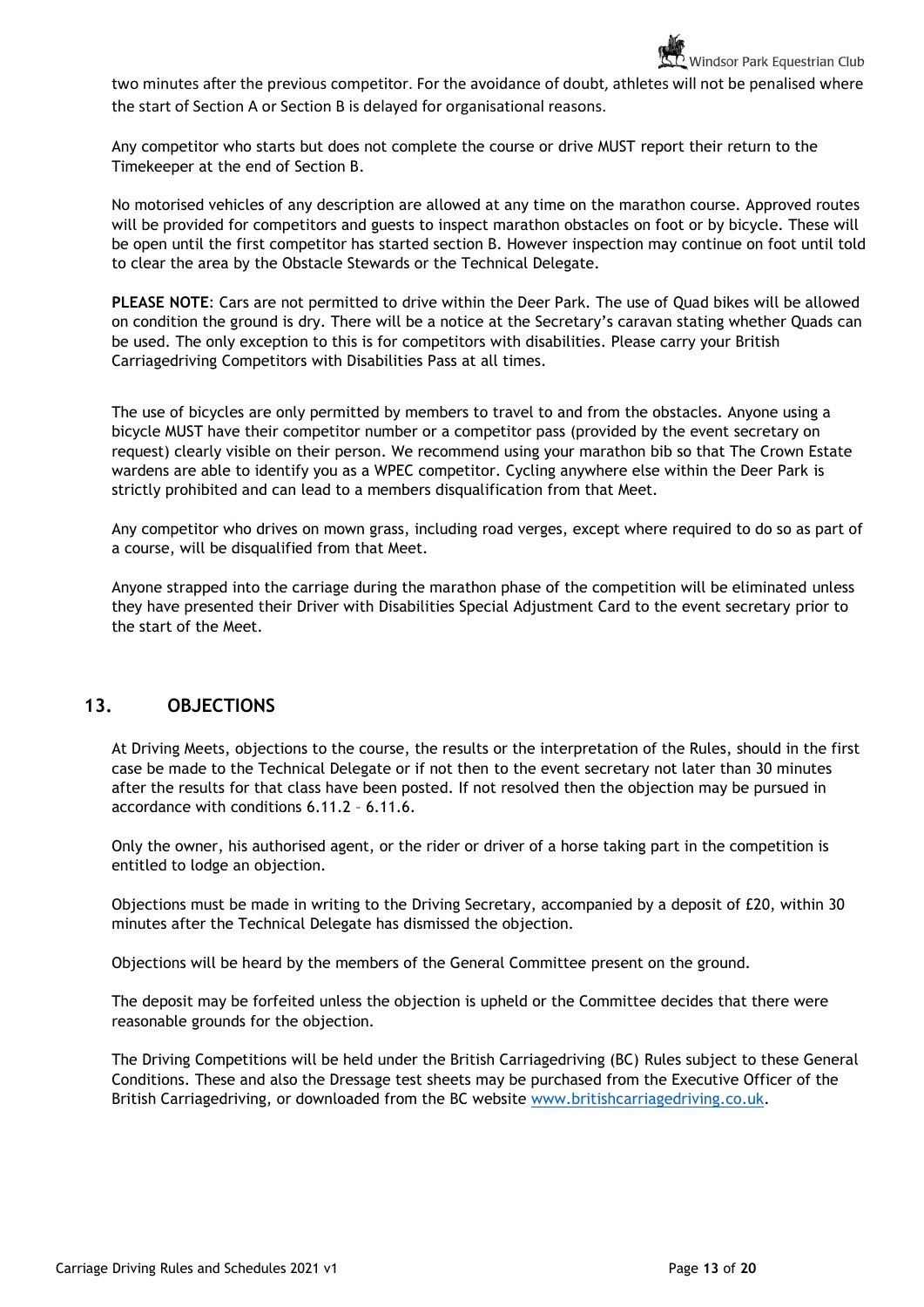<span id="page-13-0"></span>**14. 1 st Meet – 9 th & 10th April**

## **Entries Close –1 st April**

## **Saturday**

#### **Training Day**

This is an opportunity for drivers to use they WPEC facilities in the Deer Park to improve your skills, practice the dressage tests or get you eye in before the start of the outdoor season.

You can choose to have training in any of the three phases or all of them.

We will have one / two dressage arenas, a full length cones course and two obstacles.

The training will start from 9.30am.

Fees:

£20.00 per 30 min session for Dressage £15.00 for each session of Cones and Obstacles

#### **Sunday One Day Event**

We will be holding a one day event, consisting of dressage, cones and a one section marathon (approx. 7km) with 4 obstacles

Dressage and cones will be in the morning, the marathon will be held after lunch,

Please indicate on the entry form which dressage test you would like to use.

**Entry Fee: £40.00**

**Pleasure Drive £25.00**

#### **BC Gateway Class COMPETITION D – SUNDAY Entry fee: £30.00**

The BC Gateway class is open to any turnout: horse and pony, single and multiple classes. Small equines are eligible too. This competition will consist of a dressage test, cones (maximum 15) and 2 obstacles driven twice.

Dressage test will be **Gateway Compulsory Shapes** 

Dressage and Cones will be driven in the morning. Following a break the obstacles will be driven in the afternoon.

#### **TIMETABLE**

8.00 am Driving Caravan opens for collection of numbers, issue of maps, view times etc. Course is open for inspection by competitors.

9.00 am The first competitor will start Section A.

Pleasure drivers follow marathon competitors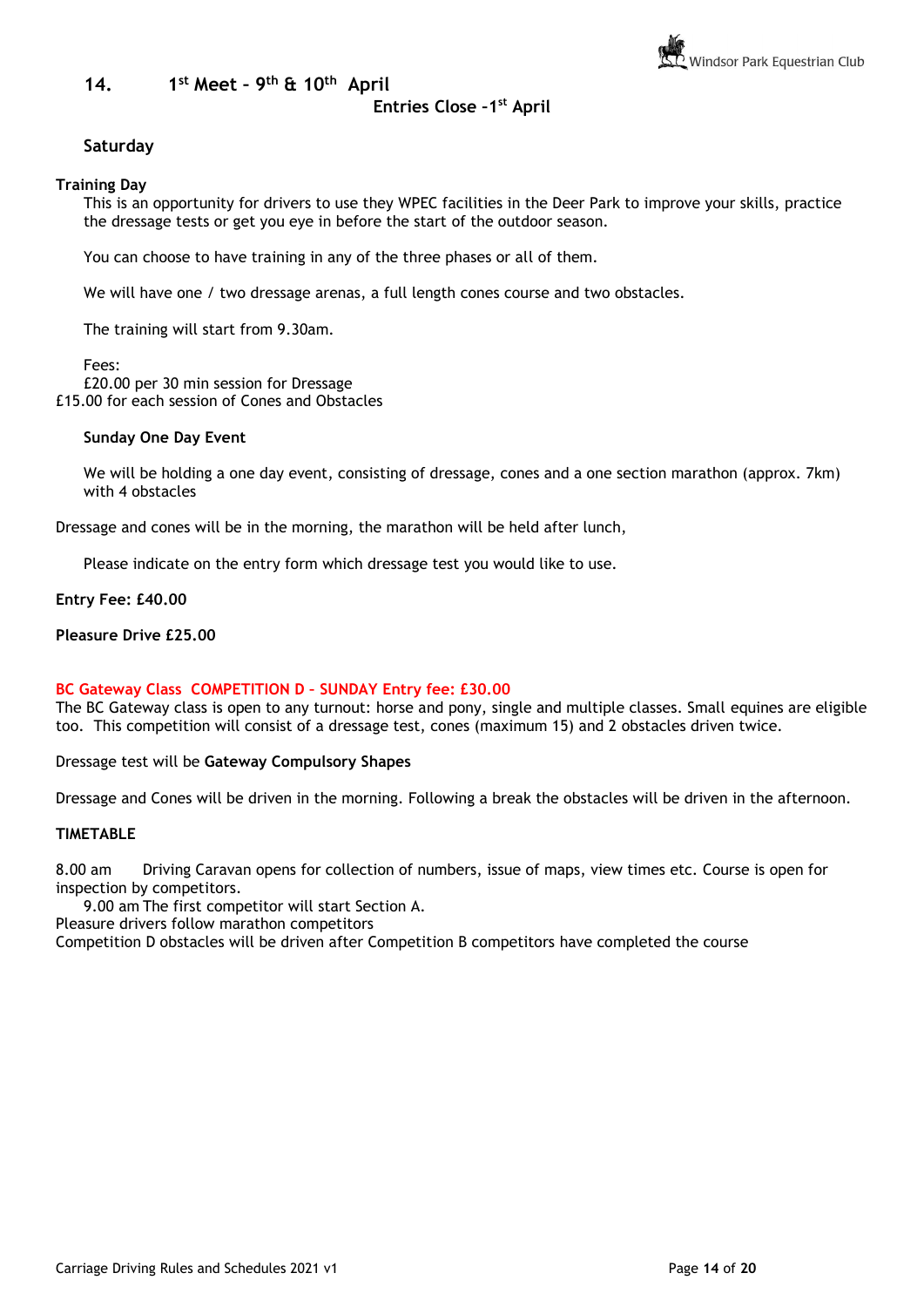<span id="page-14-0"></span>**15. 2 nd Meet 23rd – 24th April** 

## **Entries Close – 15th April**

#### **FIRST DAY - SATURDAY**

Please refer to the Rules for Driving Competitions on the previous pages, especially 6.1 for General Competition Notes and 5.12 for Times and Withdrawals.

Driving Caravan opens at 8.00 am for collection of numbers, issue of maps and view times etc. Course is open for inspection by competitors.

**COMPETITION A – DRESSAGE** - Entry fee: £20 Prizes: Rosettes to 6th place

| Class <sub>1</sub> | Pre Novice             | BC Pre Novice 2008         |
|--------------------|------------------------|----------------------------|
| Class <sub>2</sub> | Novice Single          | BC Novice 2021             |
| Class 3            | Intermediate Single    | <b>BC Test No.2 2022</b>   |
| Class <sub>4</sub> | Open Single            | FEI Test CAI-2* HP1 (v3)   |
| Class 5            | <b>Advanced Single</b> | FEI Test 3* HP1 (v4)       |
| Class 6            | Open Pairs             | FEI Test CAI-2* HP2 (v2)   |
| Class 7            | <b>Advanced Pairs</b>  | FEI Test $3*$ HP2 ( $v3$ ) |
| Class 8            | Tandem                 | <b>BC Test No.2 2022</b>   |
| Class <sub>9</sub> | Team                   | FEI Test 3*B HP4           |
|                    |                        |                            |

**All classes will be in a 80m x 40m arena, with the exception of horse teams who will be in 100m x 40m arena**

#### **Class 10 Pleasure Drive - To take place on Sunday – Entry fee: £25**

\*If there are sufficient entries, the OC reserves the right to split the classes into Horse and Pony

## **COMPETITION C – OBSTACLE DRIVING FAULT COMPETITION**

For Classes 1-9 Entry fee: £20 Prizes: Rosettes to 6th place

Maps of the course and obstacles will be available for collection once the Technical Delegate has opened the Marathon Course. Members are reminded that they may not drive on any part of the marathon course and must inspect the marathon obstacles by the approved routes.

#### **SECOND DAY - SUNDAY**

**COMPETITION B – MARATHON** Entry fee: £32.00

There is a £2.00 discount if you enter for 1 Dressage, 1 Cones & 1 Marathon totaling £70.00. Prizes: Rosettes to 6th place

#### **BC Gateway Class COMPETITION D – SUNDAY Entry fee: £30.00**

The BC Gateway class is open to any turnout: horse and pony, single and multiple classes. Small equines are eligible too. This competition will consist of a dressage test, cones (maximum 15) and 2 obstacles driven twice.

#### Dressage test will be **Gateway Compulsory Shapes**

Dressage and Cones will be driven in the morning. Following a break the obstacles will be driven in the afternoon.

#### **TIMETABLE**

8.00 am Driving Caravan opens for collection of numbers, issue of maps, view times etc. Course is open for inspection by competitors.

9.00 am The first competitor will start Section A.

Pleasure drivers follow marathon competitors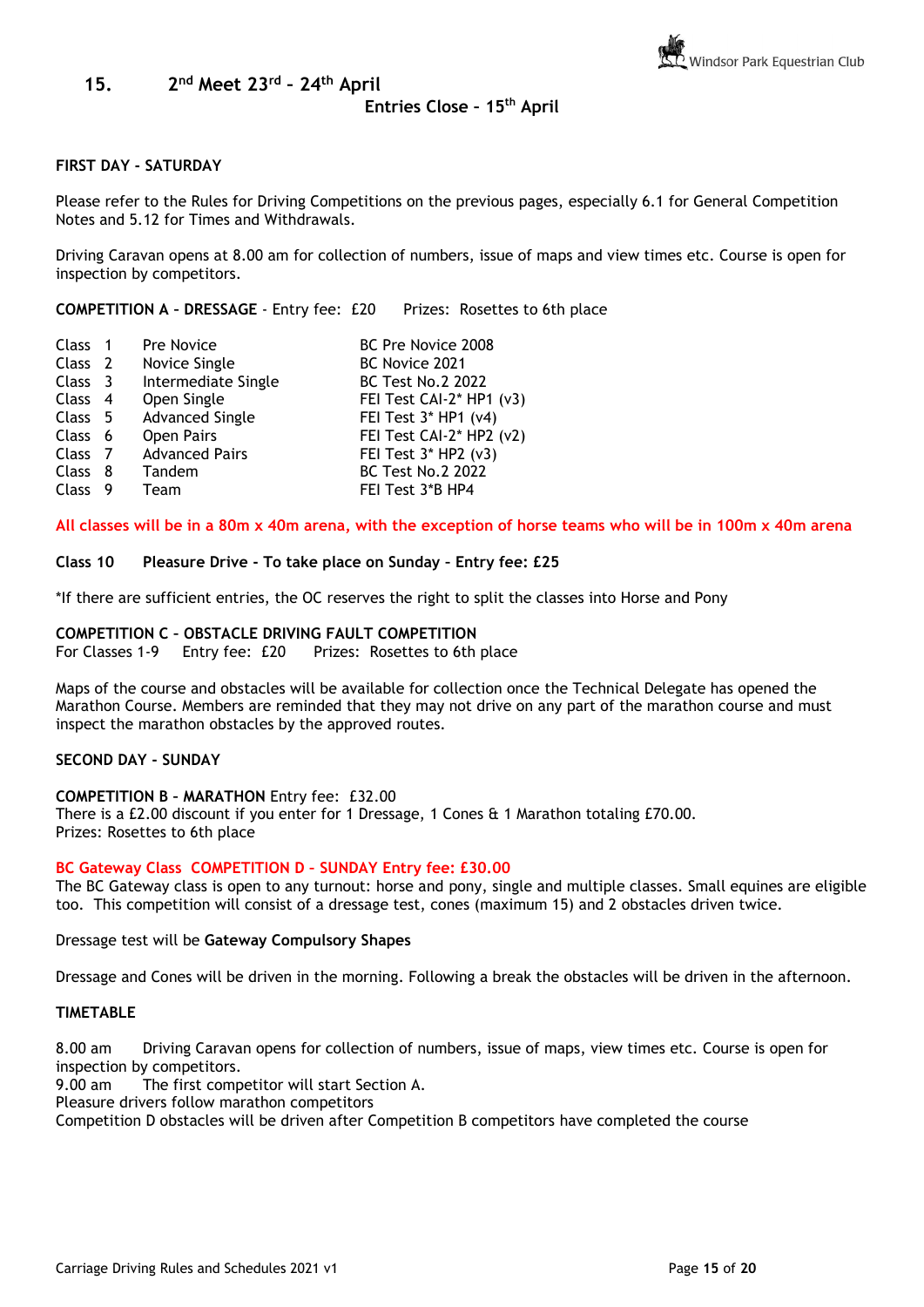<span id="page-15-0"></span>**16. 3 rd Meet – 21st & 22nd May**

### **FIRST DAY - SATURDAY**

Please refer to the Rules for Driving Competitions on the previous pages, especially 6.1 for General Competition Notes and 5.12 for Times and Withdrawals.

Driving Caravan opens at 8.00 am for collection of numbers, issue of maps and view times etc. Course is open for inspection by competitors.

**COMPETITION A – DRESSAGE** - Entry fee: £20 Prizes: Rosettes to 6th place

| Class 1            | Pre Novice             | BC Pre Novice 2008         |
|--------------------|------------------------|----------------------------|
| Class <sub>2</sub> | Novice Single          | BC Novice 2021             |
| Class 3            | Intermediate Single    | <b>BC Test No.2 2022</b>   |
| Class 4            | Open Single            | FEI Test CAI-2* HP1 (v3)   |
| Class 5            | <b>Advanced Single</b> | FEI Test $3*$ HP1 ( $v4$ ) |
| Class 6            | Open Pairs             | FEI Test CAI-2* HP2 (v2)   |
| Class 7            | <b>Advanced Pairs</b>  | FEI Test 3* HP2 (v3)       |
| Class 8            | Tandem                 | <b>BC Test No.2 2022</b>   |
| Class <sub>9</sub> | Team                   | FEI Test 3*B HP4           |

**All classes will be in a 80m x 40m arena, with the exception of horse teams who will be in 100m x 40m arena**

#### **Class 10 Pleasure Drive - To take place on Sunday – Entry fee: £25**

\*If there are sufficient entries, the OC reserves the right to split the classes into Horse and Pony

### **COMPETITION C – OBSTACLE DRIVING FAULT COMPETITION**

For Classes 1-9 Entry fee: £20 Prizes: Rosettes to 6th place

Maps of the course and obstacles will be available for collection once the Technical Delegate has opened the Marathon Course. Members are reminded that they may not drive on any part of the marathon course and must inspect the marathon obstacles by the approved routes.

#### **SECOND DAY - SUNDAY**

**COMPETITION B – MARATHON** Entry fee: £32.00

There is a £2.00 discount if you enter for 1 Dressage, 1 Cones & 1 Marathon totaling £70.00. Prizes: Rosettes to 6th place

#### **BC Gateway Class COMPETITION D – SUNDAY Entry fee: £30.00**

The BC Gateway class is open to any turnout: horse and pony, single and multiple classes. Small equines are eligible too. This competition will consist of a dressage test, cones (maximum 15) and 2 obstacles driven twice.

Dressage test will be **Gateway Compulsory Shapes** 

Dressage and Cones will be driven in the morning. Following a break the obstacles will be driven in the afternoon.

#### **TIMETABLE**

8.00 am Driving Caravan opens for collection of numbers, issue of maps, view times etc. Course is open for inspection by competitors.

9.00 am The first competitor will start Section A.

Pleasure drivers follow marathon competitors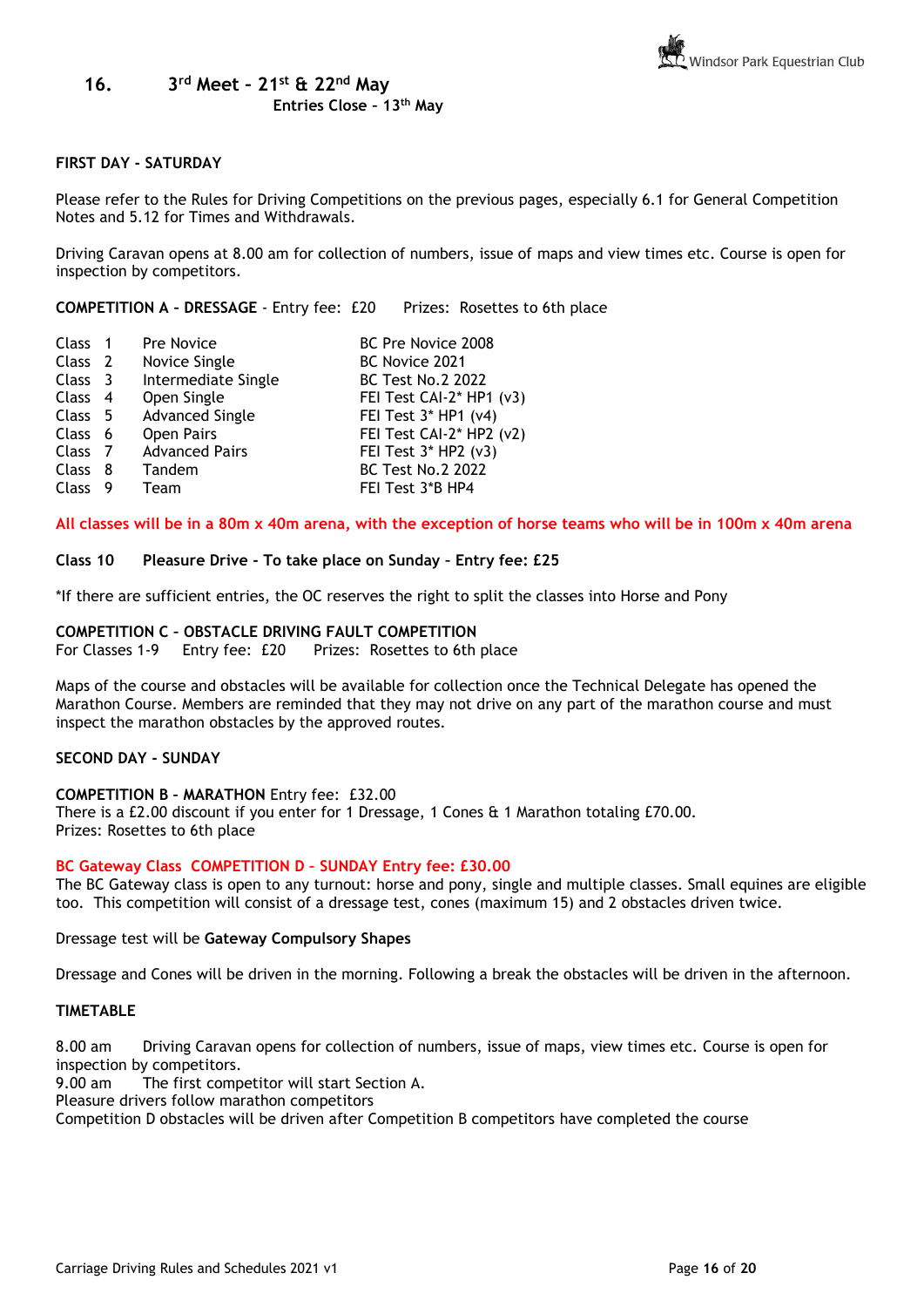#### <span id="page-16-0"></span>17. **4 th Meet –18 th & 19 th June**

#### **Entries Close – 10th June**

#### **FIRST DAY - SATURDAY**

Please refer to the Rules for Driving Competitions on the previous pages, especially 6.1 for General Competition Notes and 5.12 for Times and Withdrawals.

Driving Caravan opens at 8.00 am for collection of numbers, issue of maps and view times etc. Course is open for inspection by competitors.

**COMPETITION A – DRESSAGE** - Entry fee: £20 Prizes: Rosettes to 6th place

| Class <sub>1</sub> | Pre Novice             | BC Pre Novice 2008         |
|--------------------|------------------------|----------------------------|
| Class <sub>2</sub> | Novice Single          | BC Novice 2021             |
| Class 3            | Intermediate Single    | <b>BC Test No.2 2022</b>   |
| Class <sub>4</sub> | Open Single            | FEI Test CAI-2* HP1 (v3)   |
| Class 5            | <b>Advanced Single</b> | FEI Test $3*$ HP1 ( $v4$ ) |
| Class 6            | Open Pairs             | FEI Test CAI-2* HP2 (v2)   |
| Class 7            | <b>Advanced Pairs</b>  | FEI Test $3*$ HP2 ( $v3$ ) |
| Class 8            | Tandem                 | <b>BC Test No.2 2022</b>   |
| Class <sub>9</sub> | Team                   | FEI Test 3*B HP4           |
|                    |                        |                            |

**All classes will be in a 80m x 40m arena, with the exception of horse teams who will be in 100m x 40m arena**

#### **Class 10 Pleasure Drive - To take place on Sunday – Entry fee: £25**

\*If there are sufficient entries, the OC reserves the right to split the classes into Horse and Pony

## **COMPETITION C – OBSTACLE DRIVING FAULT COMPETITION**

For Classes 1-9 Entry fee: £20 Prizes: Rosettes to 6th place

Maps of the course and obstacles will be available for collection once the Technical Delegate has opened the Marathon Course. Members are reminded that they may not drive on any part of the marathon course and must inspect the marathon obstacles by the approved routes.

#### **SECOND DAY - SUNDAY**

#### **COMPETITION B – MARATHON** Entry fee: £32.00

There is a £2.00 discount if you enter for 1 Dressage, 1 Cones & 1 Marathon totaling £70.00. Prizes: Rosettes to 6th place

#### **BC Gateway Class COMPETITION D – SUNDAY Entry fee: £30.00**

The BC Gateway class is open to any turnout: horse and pony, single and multiple classes. Small equines are eligible too. This competition will consist of a dressage test, cones (maximum 15) and 2 obstacles driven twice.

#### Dressage test will be **Gateway Compulsory Shapes**

Dressage and Cones will be driven in the morning. Following a break the obstacles will be driven in the afternoon.

#### **TIMETABLE**

8.00 am Driving Caravan opens for collection of numbers, issue of maps, view times etc. Course is open for inspection by competitors.

9.00 am The first competitor will start Section A.

Pleasure drivers follow marathon competitors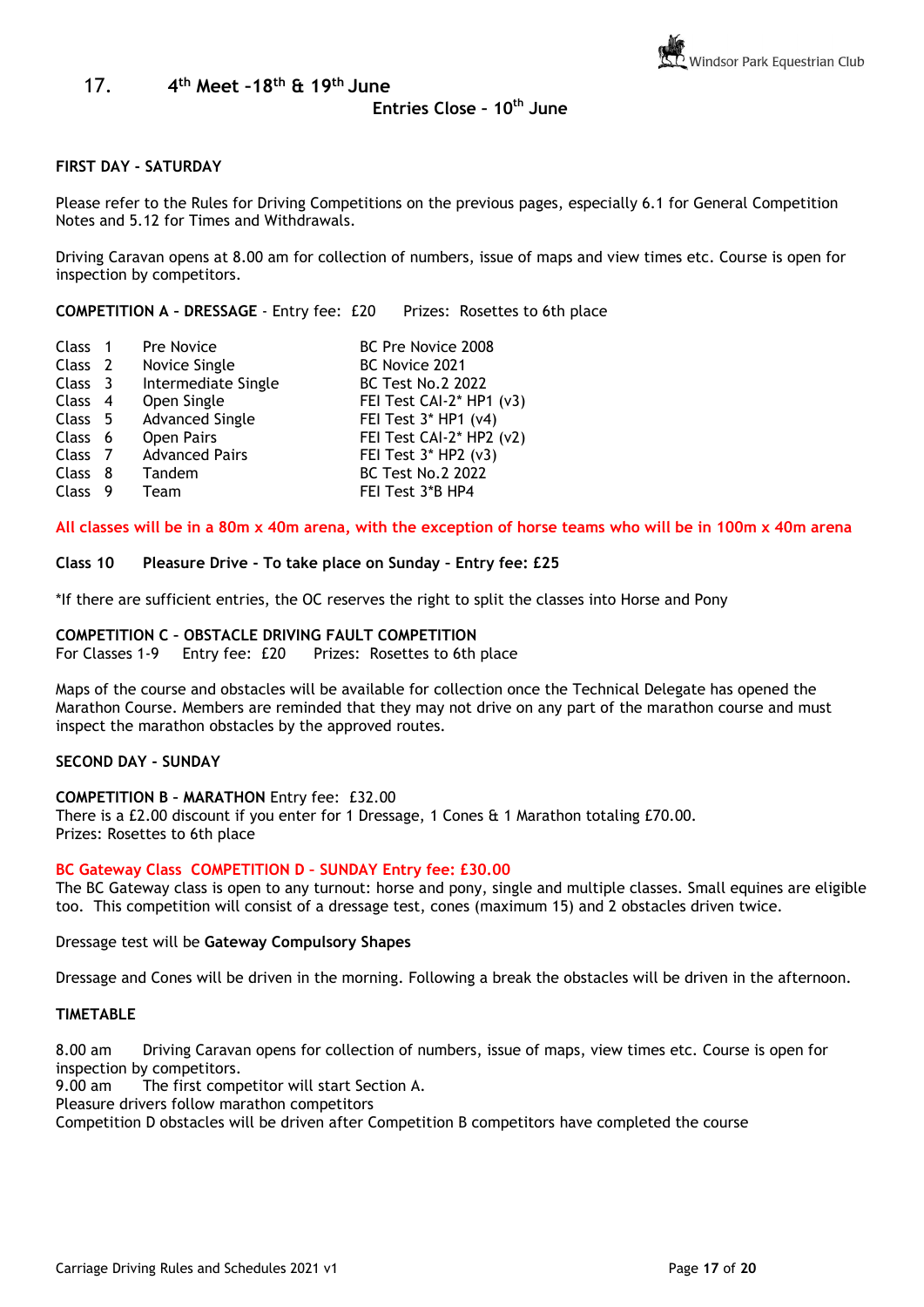#### <span id="page-17-0"></span>**18. 5 th Meet –9 th & 10th July REGIONAL, GATEWAY AND CLUB EVENT**

**Entries Close – 27th June**

### **If you wish to enter the National Qualifier please enter using the B.C. Entry Form**

#### **FIRST DAY - SATURDAY**

Please refer to the Rules for Driving Competitions on the previous pages, especially 6.1 for General Competition Notes and 5.12 for Times and Withdrawals.

Driving Caravan opens at 8.00 am for collection of numbers, issue of maps and view times etc. Course is open for inspection by competitors.

#### **COMPETITION A – DRESSAGE** - Entry fee: £20 Prizes: Rosettes to 6th place

| Class 1            |     | Pre Novice             | BC Pre Novice 2008         |
|--------------------|-----|------------------------|----------------------------|
| Class <sub>2</sub> |     | Novice Single          | BC Novice 2021             |
| Class 3            |     | Intermediate Single    | <b>BC Test No.2 2022</b>   |
| Class 4            |     | Open Single            | FEI Test CAI-2* HP1 (v3)   |
| Class 5            |     | <b>Advanced Single</b> | FEI Test $3*$ HP1 ( $v4$ ) |
| Class <sub>6</sub> |     | Open Pairs             | FEI Test CAI-2* HP2 (v2)   |
| Class 7            |     | <b>Advanced Pairs</b>  | FEI Test $3*$ HP2 ( $v3$ ) |
| Class 8            |     | Tandem                 | <b>BC Test No.2 2022</b>   |
| <b>Class</b>       | - 9 | Team                   | FEI Test 3*B HP4           |

**All classes will be in a 80m x 40m arena, with the exception of horse teams who will be in 100m x 40m arena**

#### **Class 10 Pleasure Drive - To take place on Sunday – Entry fee: £25**

\*If there are sufficient entries, the OC reserves the right to split the classes into Horse and Pony

## **COMPETITION C – OBSTACLE DRIVING FAULT COMPETITION**

For Classes 1-9 Entry fee: £20 Prizes: Rosettes to 6th place

Maps of the course and obstacles will be available for collection once the Technical Delegate has opened the Marathon Course. Members are reminded that they may not drive on any part of the marathon course and must inspect the marathon obstacles by the approved routes.

#### **SECOND DAY - SUNDAY**

#### **COMPETITION B – MARATHON** Entry fee: £32.00

There is a £2.00 discount if you enter for 1 Dressage, 1 Cones & 1 Marathon totaling £70.00. Prizes: Rosettes to 6th place

#### **BC Gateway Class COMPETITION D – SUNDAY Entry fee: £30.00**

The BC Gateway class is open to any turnout: horse and pony, single and multiple classes. Small equines are eligible too. This competition will consist of a dressage test, cones (maximum 15) and 2 obstacles driven twice.

Dressage test will be **Gateway Compulsory Shapes** 

Dressage and Cones will be driven in the morning. Following a break the obstacles will be driven in the afternoon.

#### **TIMETABLE**

8.00 am Driving Caravan opens for collection of numbers, issue of maps, view times etc. Course is open for inspection by competitors.

9.00 am The first competitor will start Section A.

Pleasure drivers follow marathon competitors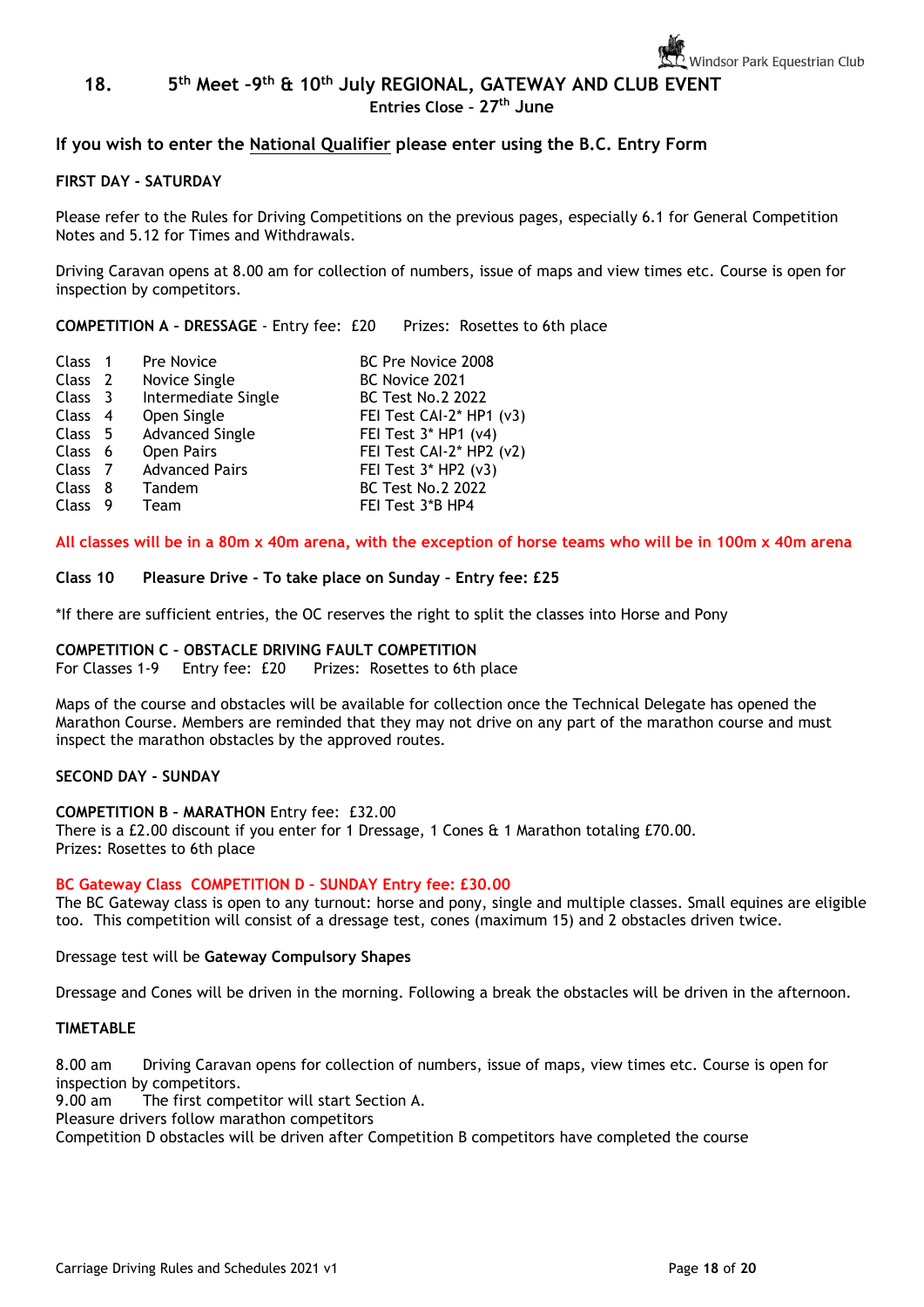<span id="page-18-0"></span>**19. 6 th Meet – 30th & 31st July**

#### **Entries Close – 22nd July**

#### **FIRST DAY - SATURDAY**

Please refer to the Rules for Driving Competitions on the previous pages, especially 6.1 for General Competition Notes and 5.12 for Times and Withdrawals.

Driving Caravan opens at 8.00 am for collection of numbers, issue of maps and view times etc. Course is open for inspection by competitors.

**COMPETITION A – DRESSAGE** - Entry fee: £20 Prizes: Rosettes to 6th place

| Class 1            |     | Pre Novice             | BC Pre Novice 2008         |
|--------------------|-----|------------------------|----------------------------|
| Class <sub>2</sub> |     | Novice Single          | BC Novice 2021             |
| Class 3            |     | Intermediate Single    | <b>BC Test No.2 2022</b>   |
| Class 4            |     | Open Single            | FEI Test CAI-2* HP1 (v3)   |
| Class 5            |     | <b>Advanced Single</b> | FEI Test $3*$ HP1 ( $v4$ ) |
| Class 6            |     | Open Pairs             | FEI Test CAI-2* HP2 (v2)   |
| Class 7            |     | <b>Advanced Pairs</b>  | FEI Test $3*$ HP2 ( $v3$ ) |
| Class 8            |     | Tandem                 | <b>BC Test No.2 2022</b>   |
| <b>Class</b>       | - 9 | Team                   | FEI Test 3*B HP4           |

**All classes will be in a 80m x 40m arena, with the exception of horse teams who will be in 100m x 40m arena**

#### **Class 10 Pleasure Drive - To take place on Sunday – Entry fee: £25**

\*If there are sufficient entries, the OC reserves the right to split the classes into Horse and Pony

## **COMPETITION C – OBSTACLE DRIVING FAULT COMPETITION**

For Classes 1-9 Entry fee: £20 Prizes: Rosettes to 6th place

Maps of the course and obstacles will be available for collection once the Technical Delegate has opened the Marathon Course. Members are reminded that they may not drive on any part of the marathon course and must inspect the marathon obstacles by the approved routes.

#### **SECOND DAY - SUNDAY**

**COMPETITION B – MARATHON** Entry fee: £32.00

There is a £2.00 discount if you enter for 1 Dressage, 1 Cones & 1 Marathon totaling £70.00. Prizes: Rosettes to 6th place

#### **BC Gateway Class COMPETITION D – SUNDAY Entry fee: £30.00**

The BC Gateway class is open to any turnout: horse and pony, single and multiple classes. Small equines are eligible too. This competition will consist of a dressage test, cones (maximum 15) and 2 obstacles driven twice.

Dressage test will be **Gateway Compulsory Shapes** 

Dressage and Cones will be driven in the morning. Following a break the obstacles will be driven in the afternoon.

#### **TIMETABLE**

8.00 am Driving Caravan opens for collection of numbers, issue of maps, view times etc. Course is open for inspection by competitors.

9.00 am The first competitor will start Section A.

Pleasure drivers follow marathon competitors